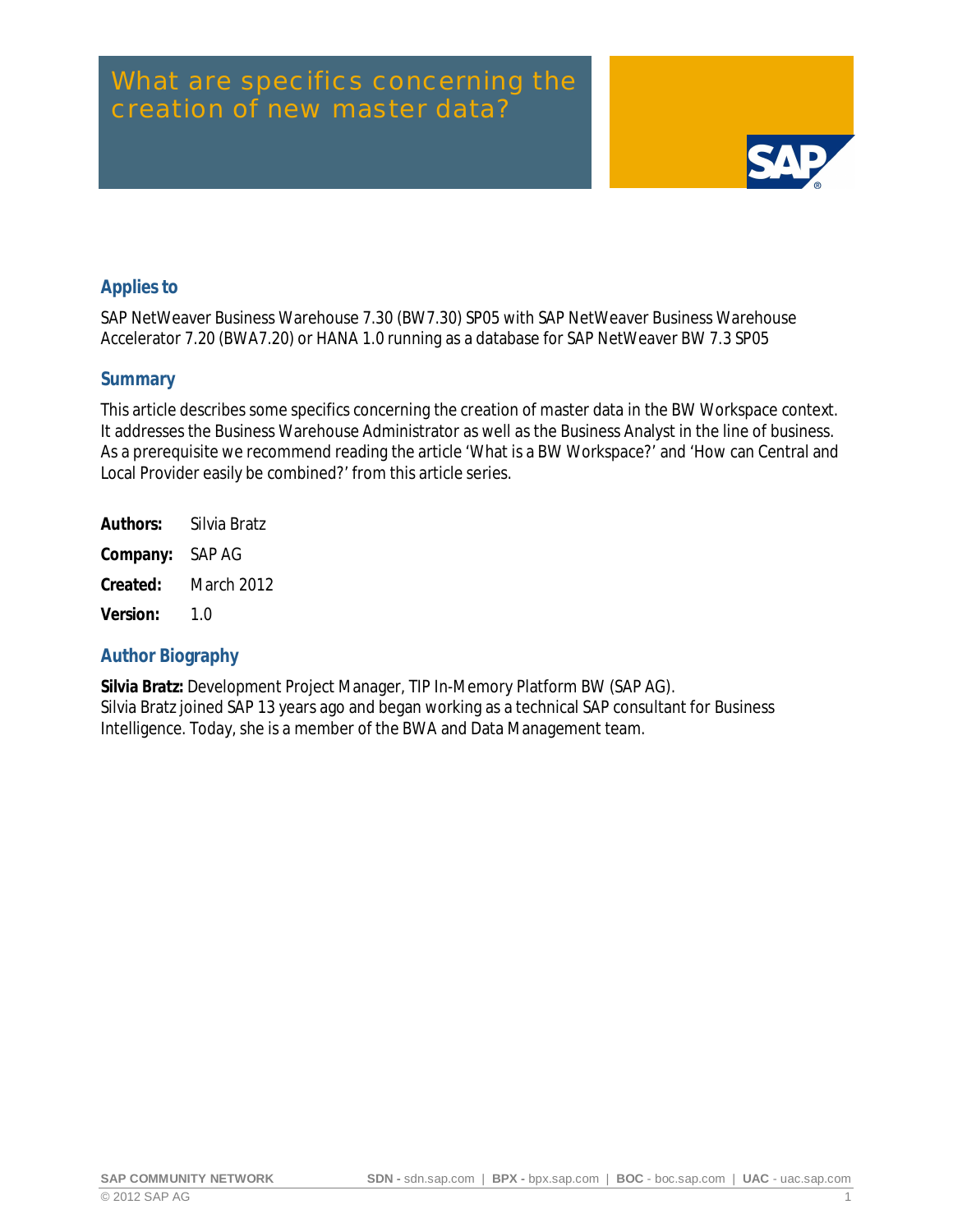# <span id="page-1-0"></span>**Table of Contents**

| 1 <sub>1</sub>   |  |
|------------------|--|
| 2.               |  |
| $\overline{3}$ . |  |
| 3.1.             |  |
| 3.2.             |  |
| 3.3.             |  |
| 3.4.             |  |
| 3.5.             |  |
| 4 <sup>1</sup>   |  |
| 4.1.             |  |
| 4.2.             |  |
| 4.3.             |  |
| 4.4.             |  |
| 4.5.             |  |
| 4.6.             |  |
| 4.7.             |  |
| 5 <sub>1</sub>   |  |
| 5.1.             |  |
| 5.2.             |  |
| 5.3.             |  |
| 5.4.             |  |
| 6.               |  |
|                  |  |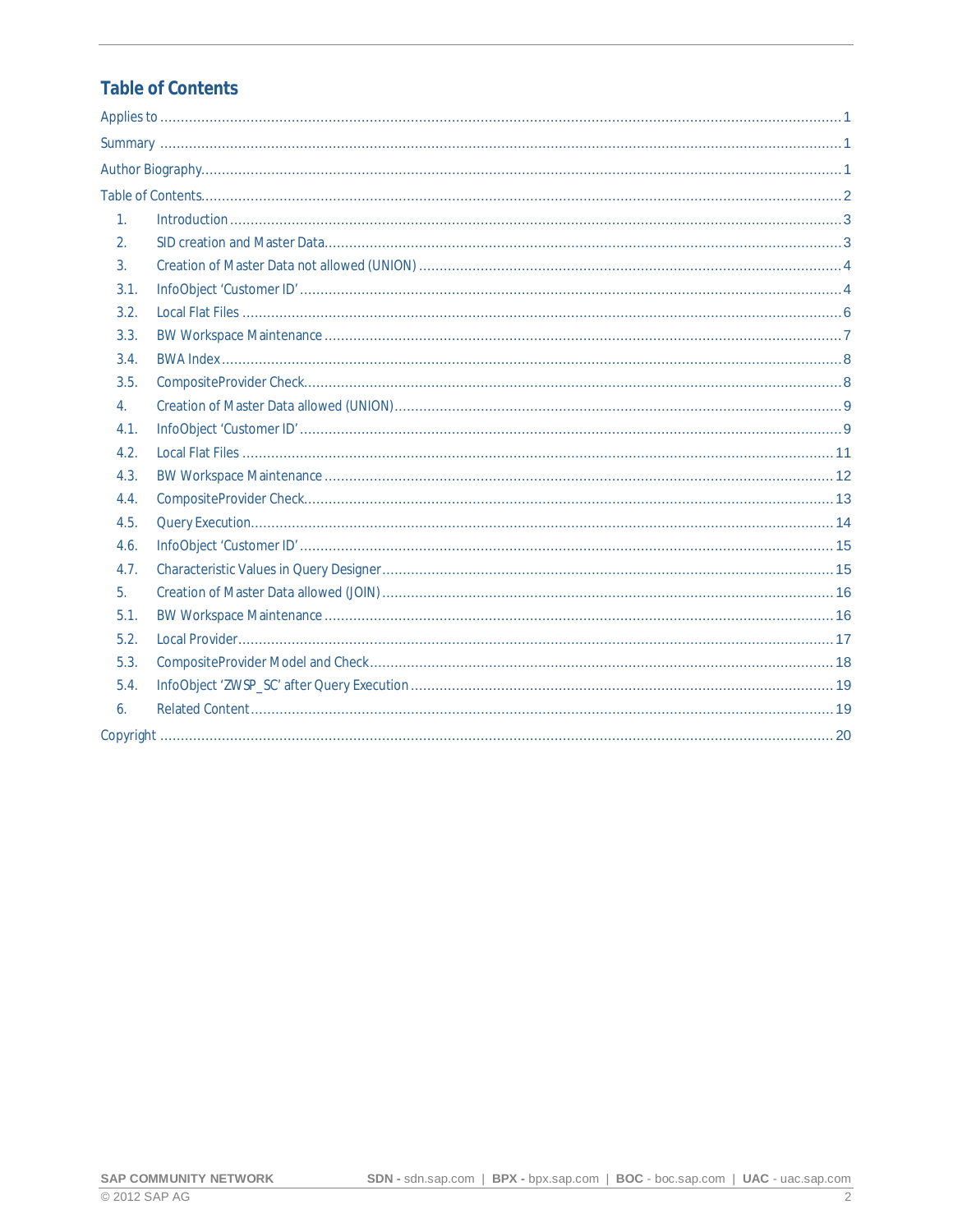#### **1. Introduction**

<span id="page-2-0"></span>A BW Workspace is a kind of 'small sandbox' which IT defines. IT sets the boundaries, IT sets the amount of resources that a BW Workspace can consume and exposes some of the central data models to the BW Workspace (data of the models and their related semantics). The BW Workspace exposes the central data in a logical fashion only. The data is not copied over into the BW Workspace, which means that no data replication is needed.

The goal is to enable the Key Business Users to use this functionality in a dedicated and separated environment, which is deeply embedded and integrated in the existing BW landscape. The BW Workspaces bridge the gap between the architected and the departmental data marts. Therefore, Workspaces are integrated, independent and, as the usage of the SAP Business Warehouse Accelerator is mandatory, they are completely in-memory.

#### **2. SID creation and Master Data**

<span id="page-2-1"></span>New characteristic values which are not yet known to the BW system can been introduced by uploading a file to a Local Provider in a BW Workspace.

In a BW Workspace the Administrator has the option to allow the creation of master data for this BW Workspace. This can be achieved by setting the flag 'Creation of Master Data is Allowed'.

Per default the flag is not set. This means that a CompositeProvider where a Data Provider with new master data is combined with a UNION operation cannot be activated in the BW Workspace when the field link takes place with an InfoObject where the characteristic values of the new data are not available in the BW master data table.

When adding and combining local data in a BW Workspace where the flag is set (creation allowed), SIDs are created at Query runtime for characteristic values which are not available in the master data tables of the central BW system. We can distinguish between SID creation and visibility of master data in the F4 help.

#### **SID creation**

New SIDs are always generated at Query runtime in case:

- · It is explicitly allowed via the setting in the BW Workspace maintenance **AND**
- · The field has been linked with a BW InfoObject **AND**
- There is no SID for these characteristic values of this InfoObject in the master data table available yet **AND**
- The binding type is UNION AND
- The master data has no SID convert\* (SID convert happens with InfoObjects with data type 'NUMC' and with a length <= 9)

\*Even in the case of master data where the SID convert takes place SIDs are created when in a query the option 'Keep Filter Value' is chosen. This behaviour cannot be avoided - also not if the creation of master data is **not** allowed in the BW Workspace maintenance.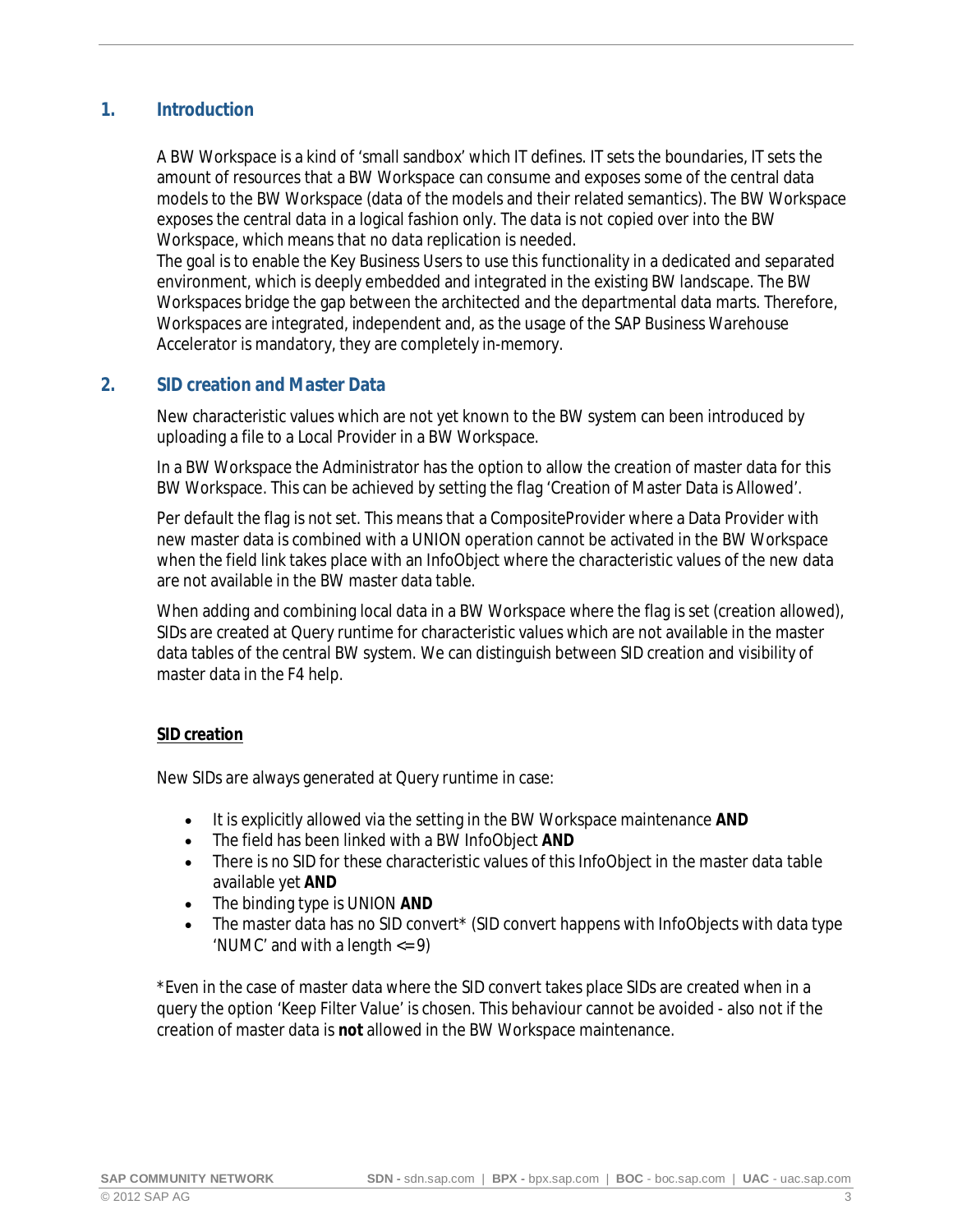New SIDs are always generated at Query runtime in case:

- The binding type is JOIN AND
- · An InfoObject has been assigned to a field during upload to a Local Provider which does not represent a join condition, i.e. which is used as a dedicated field for display and navigation **AND**
- The master data has no SID convert\* (SID convert happens with InfoObjects with data type 'NUMC' and with a length <= 9).

\*Even in the case of master data where the SID convert takes place SIDs are created when in a query the option 'Keep Filter Value' is chosen. This behaviour cannot be avoided - also not if the creation of master data is **not** allowed in the BW Workspace maintenance.

#### **Master Data in F4 Help**

Under some circumstances also the master data is available in the F4-help (type 'M') although the flags in the SID tables (CHCKFL, DATAFL, INCFL) are not set. This is the case when the BW Accelerator is used and master data is explicitly indexed (F4 Input Help). New entries in the SID table generally lead to new entries in the RSDDTREXNEWSID table. When theses entries are indexed again automatically via the master data daemon, these master data values are visible when searching with F4-help (type 'M').

In the BW on HANA use case the values are not visible after having executed a query on the CompositeProvider (SID table flags are not set). The system in this case behaves like a database without BWA.

### <span id="page-3-0"></span>**3. Creation of Master Data not allowed (UNION)**

### <span id="page-3-1"></span>**3.1. InfoObject 'Customer ID'**

In this scenario example a Local Provider is linked to a MultiProvider with a UNION operation. The field link is the 'CUSTOMER ID'. The Local Provider contains Customer IDs which are not contained in the master data table. The InfoObject 'WSP\_CUST' has a BWA index (F4 Input Help).

The InfoObject 'Customer ID' contains the following characteristic values/SIDs (/BIC/SWSP\_CUST):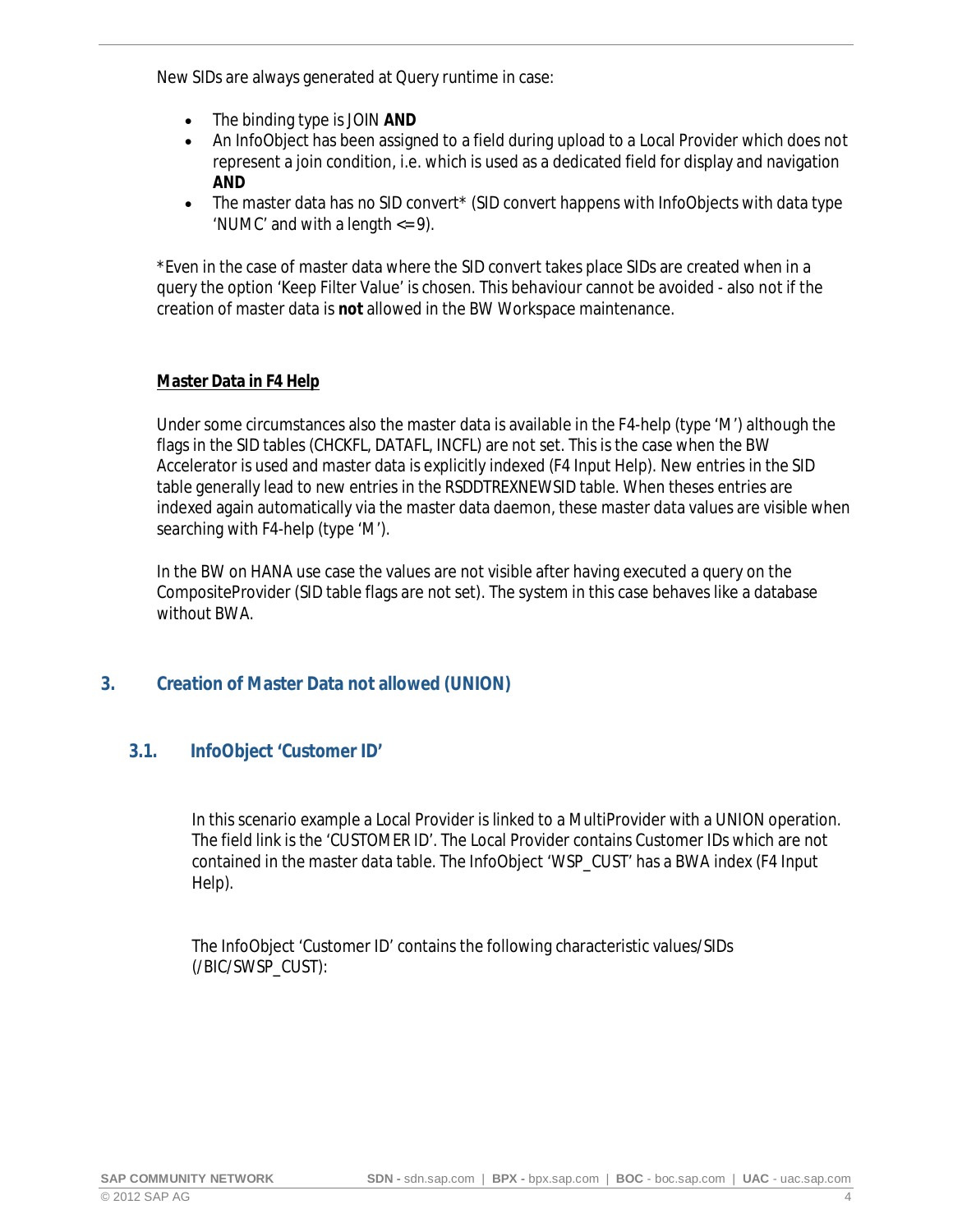| Customer ID       | <b>SID</b>     | Flag: Value in check tables | Flag: Value in dimension or available as Flag: Value is built into all inclusion |                         |
|-------------------|----------------|-----------------------------|----------------------------------------------------------------------------------|-------------------------|
|                   | $\overline{0}$ | X                           | χ                                                                                | Χ                       |
| ABI               | 49             | X                           | X                                                                                | X                       |
| <b>ALBI NORD</b>  | $\overline{2}$ | X                           | X                                                                                | X                       |
| ALBI SUED         | 3              | X                           | X                                                                                | X                       |
| APEL AG           | $\overline{4}$ | X                           | X                                                                                | X                       |
| <b>BASEL</b>      | 5              | X                           | X                                                                                | X                       |
| <b>BELDE</b>      | 6              | X                           | X                                                                                | X                       |
| <b>BERLIN</b>     | $\overline{7}$ | X                           | X                                                                                | X                       |
| <b>BESTEASTER</b> | 8              | X                           | X                                                                                | X                       |
| <b>CHEAP</b>      | $\overline{9}$ | X                           | X                                                                                | $\overline{\mathsf{X}}$ |
| CHOWWAN           | 10             | X                           | X                                                                                | $\mathsf{x}$            |
| <b>CUCUCULA</b>   | 11             | X                           | X                                                                                | X                       |
| <b>DAMLER</b>     | 12             | $\mathsf{\overline{X}}$     | X                                                                                | X                       |
| <b>DB</b>         | 13             | $\mathsf{X}$                | X                                                                                | X                       |
| FARD              | 14             | X                           | X                                                                                | $\mathsf{x}$            |
| <b>FRANKFURT</b>  | 15             | $\overline{X}$              | X                                                                                | $\overline{\mathsf{x}}$ |
| <b>GLUGGLUG</b>   | 16             | X                           | $\overline{\mathsf{x}}$                                                          | $\mathsf{x}$            |
| <b>HALTON</b>     | 17             | X                           | X                                                                                | X                       |
| <b>HAMBURG</b>    | 18             | $\overline{X}$              | X                                                                                | $\mathsf{\tilde{X}}$    |
| <b>HEIDELBERG</b> | 19             | X                           | $\overline{\mathsf{X}}$                                                          | X                       |
| <b>HEXMEX</b>     | 20             | $\mathsf{X}$                | X                                                                                | $\overline{\mathsf{x}}$ |
| <b>HIRSCH</b>     | 21             | $\overline{\mathsf{x}}$     | $\mathsf{\overline{X}}$                                                          | X                       |
| <b>HITTIAG</b>    | 22             | X                           | X                                                                                | $\mathsf{X}$            |
| <b>HOLIDAYOUT</b> | 23             | $\overline{X}$              | X                                                                                | X                       |
| <b>HURNBACHER</b> | 24             | $\mathsf{x}$                | X                                                                                | $\mathsf{x}$            |
| <b>INTERCONT</b>  | 25             | X                           | X                                                                                | X                       |
| <b>KIOSKAG</b>    | 26             | X                           | X                                                                                | X                       |
| <b>KOELN</b>      | 27             | X                           | X                                                                                | X                       |
| LADL              | 28             | $\mathsf{\tilde{X}}$        | X                                                                                | X                       |
| <b>MATRO</b>      | 29             | X                           | X                                                                                | X                       |
| <b>MAYER</b>      | 30             | X                           | X                                                                                | X                       |
| <b>MCDOLD</b>     | 31             | X                           | X                                                                                | $\mathsf{\tilde{X}}$    |
| <b>MENEKEN</b>    | 32             | X                           | X                                                                                | X                       |
| <b>MULTIMARKT</b> | 33             | X                           | X                                                                                | X                       |
| <b>MUNICH</b>     | 34             | X                           | X                                                                                | $\mathsf{x}$            |
| PAPSICO           | 35             | X                           | X                                                                                | X                       |
| <b>PARK</b>       | 36             | X                           | X                                                                                | X                       |
| <b>REWA</b>       | 37             | X                           | X                                                                                | X                       |
| SAP               | 38             | X                           | X                                                                                | $\pmb{\chi}$            |
| <b>SCHLUCK</b>    | 39             | X                           | X                                                                                | X                       |
| <b>SCHLUCKER</b>  | 40             | $\overline{\mathsf{x}}$     | $\mathsf{\chi}$                                                                  | $\mathsf{X}$            |
| <b>SPECHT</b>     | 41             | χ                           | Χ                                                                                | X                       |
| <b>SPUR</b>       | 42             | X                           | X                                                                                | X                       |
| <b>STEAKS</b>     | 43             | X                           | X                                                                                | X                       |
| <b>STUTTGART</b>  | 44             | X                           | X                                                                                | X                       |
| <b>TRUESTEIN</b>  | 45             | X                           | X                                                                                | X                       |
| WV AG             | 46             | X                           | X                                                                                | X                       |
| ZAPFLE            | 47             | X                           | X                                                                                | $\mathsf{\overline{X}}$ |
| <b>ZUERICH</b>    | 48             | X                           | $\overline{\mathsf{x}}$                                                          | $\overline{\mathsf{x}}$ |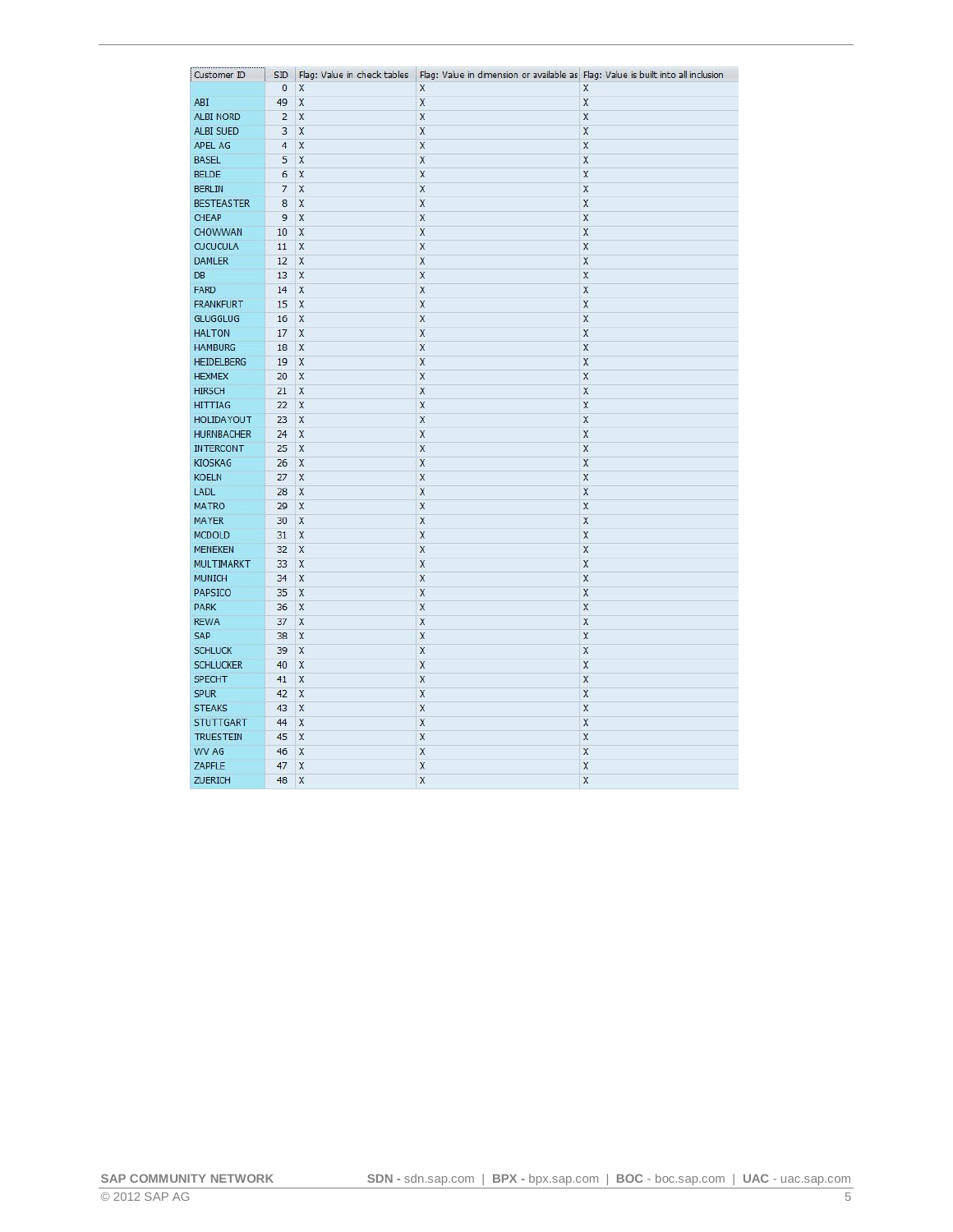## **3.2. Local Flat Files**

<span id="page-5-0"></span>The local flat file 'Customer\_ABC' contains the key 'Customer' as well as the customer ABC Rating information.

| Customer          | Industry Segment |
|-------------------|------------------|
| ABI               | <b>BEVERAGE</b>  |
| <b>ALBI NORD</b>  | <b>CATERING</b>  |
| <b>ALBI SUED</b>  | <b>BEVERAGE</b>  |
| <b>APEL AG</b>    | <b>CATERING</b>  |
| <b>BASEL</b>      | <b>BEVERAGE</b>  |
| <b>BELDE</b>      | <b>CATERING</b>  |
| <b>BERLIN</b>     | <b>BEVERAGE</b>  |
| <b>BESTEASTER</b> | <b>CATERING</b>  |
| <b>CHEAP</b>      | <b>BEVERAGE</b>  |
| <b>CHOWWAN</b>    | <b>CATERING</b>  |
| <b>CUCUCULA</b>   | <b>BEVERAGE</b>  |
| <b>DAMLER</b>     | <b>CATERING</b>  |
| DB                | <b>BEVERAGE</b>  |
| <b>FARD</b>       | <b>CATERING</b>  |
| <b>FRANKFURT</b>  | <b>BEVERAGE</b>  |
| <b>GLUGGLUG</b>   | <b>CATERING</b>  |
| <b>HALTON</b>     | <b>BEVERAGE</b>  |
| <b>HAMBURG</b>    | <b>CATERING</b>  |
| <b>HEIDELBERG</b> | <b>BEVERAGE</b>  |
| <b>HEXMEX</b>     | <b>CATERING</b>  |
| <b>HIRSCH</b>     | <b>BEVERAGE</b>  |
| <b>HITTIAG</b>    | <b>CATERING</b>  |
| <b>HOLIDAYOUT</b> | <b>BEVERAGE</b>  |
| <b>HURNBACHER</b> | <b>CATERING</b>  |
| <b>INTERCONT</b>  | <b>BEVERAGE</b>  |
| <b>KIOSKAG</b>    | <b>CATERING</b>  |
| <b>KOELN</b>      | <b>BEVERAGE</b>  |
| <b>LADL</b>       | <b>CATERING</b>  |
| <b>MATRO</b>      | <b>BEVERAGE</b>  |
| <b>MAYER</b>      | <b>CATERING</b>  |
| <b>MCDOLD</b>     | <b>BEVERAGE</b>  |
| <b>MENEKEN</b>    | <b>CATERING</b>  |
| <b>MULTIMARKT</b> | <b>BEVERAGE</b>  |
| <b>MUNICH</b>     | <b>CATERING</b>  |
| <b>PAPSICO</b>    | <b>BEVERAGE</b>  |
| <b>PARK</b>       | <b>CATERING</b>  |
| <b>REWA</b>       | <b>BEVERAGE</b>  |
| <b>SAP</b>        | <b>CATERING</b>  |
|                   |                  |
| <b>SCHLUCK</b>    | <b>BEVERAGE</b>  |
| SCHLUCKER         | <b>CATERING</b>  |
| <b>SPECHT</b>     | <b>BEVERAGE</b>  |
| Spur              | <b>CATERING</b>  |
| STEAKS            | <b>BEVERAGE</b>  |
| STUTTGART         | <b>CATERING</b>  |
| <b>TRUESTEIN</b>  | <b>BEVERAGE</b>  |
| WV AG             | <b>CATERING</b>  |
| ZAPFLE            | <b>BEVERAGE</b>  |
| <b>ZUERICH</b>    | <b>CATERING</b>  |
| <b>REWO</b>       | <b>BEVERAGE</b>  |
| CACO              | <b>CATERING</b>  |

In addition to the characteristic values in the BW master data tables, the Excel contains the characteristic values 'REWO' and 'CACO'.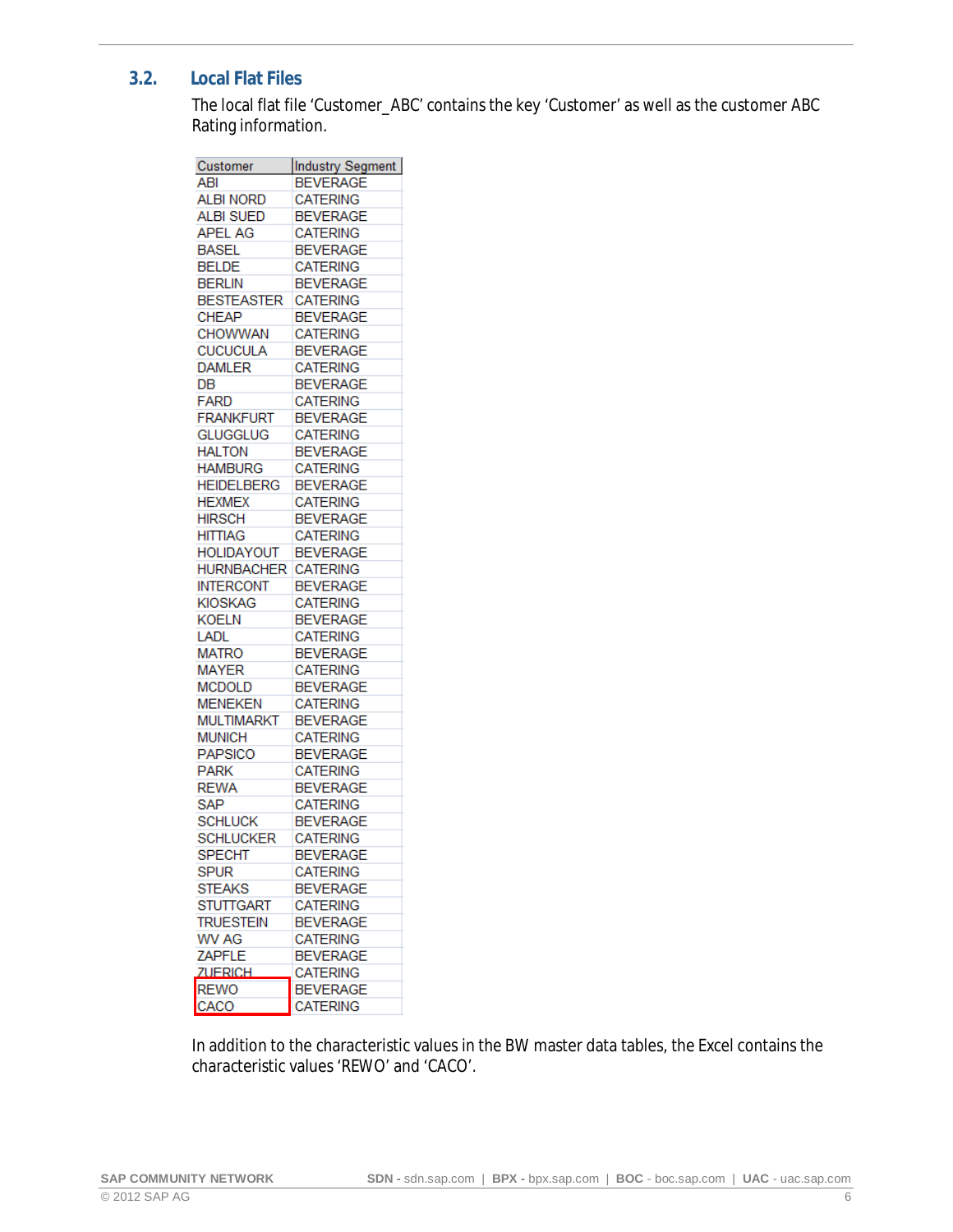### **3.3. BW Workspace Maintenance**

<span id="page-6-0"></span>The first example shows the system behavior when the creation of master data in the BW Workspace is **not** allowed. In this case the 'Setting for CompositeProviders' does not allow the creation of master data.

| Workspace                       | SID CREATION                                |                         |                         |          |
|---------------------------------|---------------------------------------------|-------------------------|-------------------------|----------|
| Description                     | SID creation not allowed                    |                         |                         |          |
| Object Status                   | G<br>Active                                 |                         |                         |          |
| Last changed by                 | <b>BRATZS</b>                               | Changed On              | 27.10.2011 13:18:29     |          |
|                                 |                                             |                         |                         |          |
| Settings                        | Central Providers<br><b>Local Providers</b> | CompositeProviders      | <b>Users</b>            |          |
|                                 |                                             |                         |                         |          |
| General Settings                |                                             |                         |                         |          |
| Validity: Expiry Date           |                                             | 31.12.9999              |                         |          |
| Workspace Prefix                |                                             | SID                     |                         |          |
| Contact 1                       |                                             | <b>BRATZS</b>           | ■                       |          |
| Contact 2                       |                                             | <b>BRATZS</b>           | $\overline{\mathbf{E}}$ |          |
|                                 |                                             |                         |                         |          |
| Settings for Central Providers  |                                             |                         |                         |          |
| MultiProvider                   |                                             | WSP SAL M               |                         |          |
| Description                     |                                             | WSP Sales MultiProvider |                         |          |
|                                 |                                             |                         |                         |          |
| Settings for Local Providers    |                                             |                         |                         |          |
| <b>Maximum Memory</b>           |                                             | 70 MB                   | о                       | $0.0$ MB |
| Maximum Number of Providers     |                                             | 70                      | a an                    | $\bf{0}$ |
| √ Data Backup                   |                                             |                         |                         |          |
|                                 |                                             |                         |                         |          |
| Settings for CompositeProviders |                                             |                         |                         |          |
|                                 | Creation of Master Data Allowed             |                         |                         |          |
|                                 | Non-Unique Join Columns Allowed             |                         |                         |          |
|                                 |                                             |                         |                         |          |
| Folder                          |                                             |                         |                         |          |
| Folder                          |                                             | <b>SB</b>               |                         |          |
| Description                     |                                             | SB Folder               |                         |          |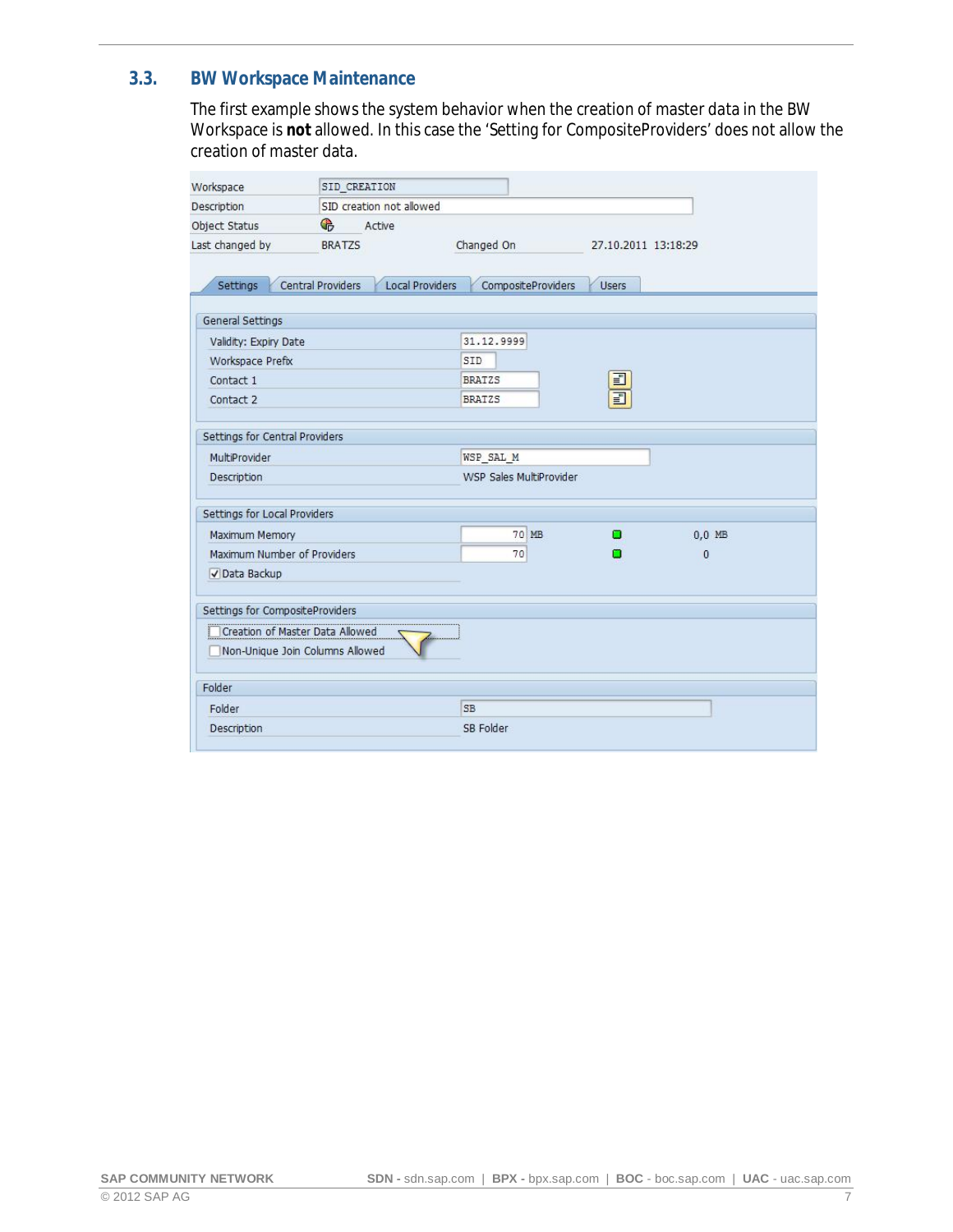#### **3.4. BWA Index**

<span id="page-7-0"></span>A BWA Index has been created for InfoObject 'WSP\_CUST'.

| <b>BWA Index:</b> |         | WSP CUST                              | <b>Status</b>            |                   |                     |
|-------------------|---------|---------------------------------------|--------------------------|-------------------|---------------------|
|                   |         | BWA Index Settings                    | <b>Index Performance</b> | di Load Admin.    | Index Info          |
|                   |         | BEDisplay Index Joins   合   守   開   嚴 |                          |                   |                     |
| B                 | Display | <b>Table Name</b>                     | Database Ta              | <b>Index Size</b> | <b>Index Status</b> |
|                   | &       | /BIC/SWSP_CUST                        | 49                       | 49                |                     |
|                   | &       | /BIC/XWSP_CUST                        | 49                       | 49                | о                   |
|                   | &       | /BIC/TWSP_CUST                        | 48                       | 48                | п                   |
|                   | &       | /BIC/SWSP_INDU                        | 5                        | 5                 | о                   |
|                   | &       | /BIC/TWSP_INDU                        | $\bf{0}$                 | $\theta$          | о                   |
|                   | &c      | /BIC/SWSP_COUN                        | 12                       | 12                | О                   |
|                   | &p      | /BIC/TWSP_COUN                        | $\bf{0}$                 | $\theta$          |                     |

#### **3.5. CompositeProvider Check**

<span id="page-7-1"></span>When combining the Local Provider with the MultiProvider via the field link on 'WSP\_CUST' the following error message is displayed when the CompositeProvider is checked or shall be activated.

| <b>Change CompositeProvider "New SID creation"</b>                                                                                                                                                                                                                                                 |                                                                                          |                     |                     |              |                         |                                     |
|----------------------------------------------------------------------------------------------------------------------------------------------------------------------------------------------------------------------------------------------------------------------------------------------------|------------------------------------------------------------------------------------------|---------------------|---------------------|--------------|-------------------------|-------------------------------------|
| Workspace SID creation not allowed                                                                                                                                                                                                                                                                 |                                                                                          |                     |                     |              |                         |                                     |
| Characteristic value CACO not found for characteristic Customer ID from provider CustomerRanking_new_SID - Display Help<br>Characteristic value REWO not found for characteristic Customer ID from provider CustomerRanking_new_SID - Display Help<br>Check performed on CompositeProvider SID_NEW |                                                                                          |                     |                     |              |                         |                                     |
| $2\overline{2}$<br>$\blacksquare$<br><b>Select Provider</b><br><b>Model CompositeProvider</b>                                                                                                                                                                                                      | $\overline{\mathbf{3}}$<br>$\overline{4}$<br><b>Edit Fields</b><br><b>Create Queries</b> |                     | 5<br>Check and Save | Confirmation |                         |                                     |
| Save Draft<br>Check<br><b>4</b> Previous<br>Next <b>A</b>                                                                                                                                                                                                                                          | <b>Repair CompositeProvider</b>                                                          | <b>Display Data</b> |                     |              |                         |                                     |
| <b>Selected Providers</b>                                                                                                                                                                                                                                                                          |                                                                                          |                     |                     |              |                         |                                     |
| Analysis 4                                                                                                                                                                                                                                                                                         |                                                                                          |                     |                     |              |                         |                                     |
|                                                                                                                                                                                                                                                                                                    |                                                                                          |                     |                     |              |                         |                                     |
| <b>Description</b>                                                                                                                                                                                                                                                                                 |                                                                                          |                     | Connection Type     |              | <b>Information</b>      | <b>Details</b>                      |
| MultiProvider: WSP Sales MultiProvider                                                                                                                                                                                                                                                             |                                                                                          |                     |                     |              |                         | Details of the MultiProvider        |
| CustomerRanking new SID                                                                                                                                                                                                                                                                            |                                                                                          |                     | Union               |              | $\infty$                | Details for Links Generate Proposal |
|                                                                                                                                                                                                                                                                                                    |                                                                                          |                     |                     |              |                         |                                     |
|                                                                                                                                                                                                                                                                                                    |                                                                                          |                     |                     |              |                         |                                     |
|                                                                                                                                                                                                                                                                                                    |                                                                                          |                     |                     |              |                         |                                     |
|                                                                                                                                                                                                                                                                                                    |                                                                                          |                     |                     |              |                         |                                     |
| Table View<br>Graphical View                                                                                                                                                                                                                                                                       |                                                                                          |                     |                     |              |                         |                                     |
|                                                                                                                                                                                                                                                                                                    |                                                                                          |                     |                     |              |                         |                                     |
| Displayed Providers: 2/2<br>Display: CompositeProvider<br>$\blacktriangledown$                                                                                                                                                                                                                     |                                                                                          | Zoom: 75 %          |                     | v Settings   | Navigator Print Graphic |                                     |
|                                                                                                                                                                                                                                                                                                    |                                                                                          |                     |                     |              |                         |                                     |
| - WSP Sales Multi Provider (M.,                                                                                                                                                                                                                                                                    |                                                                                          |                     |                     |              |                         |                                     |
| $-10$ Chars                                                                                                                                                                                                                                                                                        | - New SID creation                                                                       |                     |                     |              |                         |                                     |
| Calendar Day<br>Calendar Year                                                                                                                                                                                                                                                                      | $-10$ Chars                                                                              |                     |                     |              |                         |                                     |
| Calendar Year/Month                                                                                                                                                                                                                                                                                | Calendar Day                                                                             |                     |                     |              |                         |                                     |
| Country Version                                                                                                                                                                                                                                                                                    | Calendar Year                                                                            |                     |                     |              |                         |                                     |
| <b>Customer Home Country</b>                                                                                                                                                                                                                                                                       | Calendar Year/Month                                                                      |                     |                     |              |                         |                                     |
| Customer ID                                                                                                                                                                                                                                                                                        | Country Version                                                                          |                     |                     |              |                         |                                     |
| Customer Industry Segment                                                                                                                                                                                                                                                                          | Customer Home Country<br>Customer ID                                                     |                     |                     |              |                         |                                     |
| Product                                                                                                                                                                                                                                                                                            | Customer Industry Segment                                                                |                     |                     |              |                         |                                     |
| Product Group                                                                                                                                                                                                                                                                                      | Product                                                                                  |                     |                     |              |                         |                                     |
| Sales Channel                                                                                                                                                                                                                                                                                      | Product Group                                                                            |                     |                     |              |                         |                                     |
| » 2 Key Figures                                                                                                                                                                                                                                                                                    | Sales Channel                                                                            |                     |                     |              |                         |                                     |
| Amount Sold<br>Net Sales                                                                                                                                                                                                                                                                           | *2 Key Figures                                                                           |                     |                     |              |                         |                                     |
|                                                                                                                                                                                                                                                                                                    | Amount Sold                                                                              |                     |                     |              |                         |                                     |
| CustomerRanking_new_SI.                                                                                                                                                                                                                                                                            | Net Sales                                                                                |                     |                     |              |                         |                                     |
| $-2$ Chars                                                                                                                                                                                                                                                                                         |                                                                                          |                     |                     |              |                         |                                     |
| Customer                                                                                                                                                                                                                                                                                           |                                                                                          |                     |                     |              |                         |                                     |
| Industry Segment                                                                                                                                                                                                                                                                                   |                                                                                          |                     |                     |              |                         |                                     |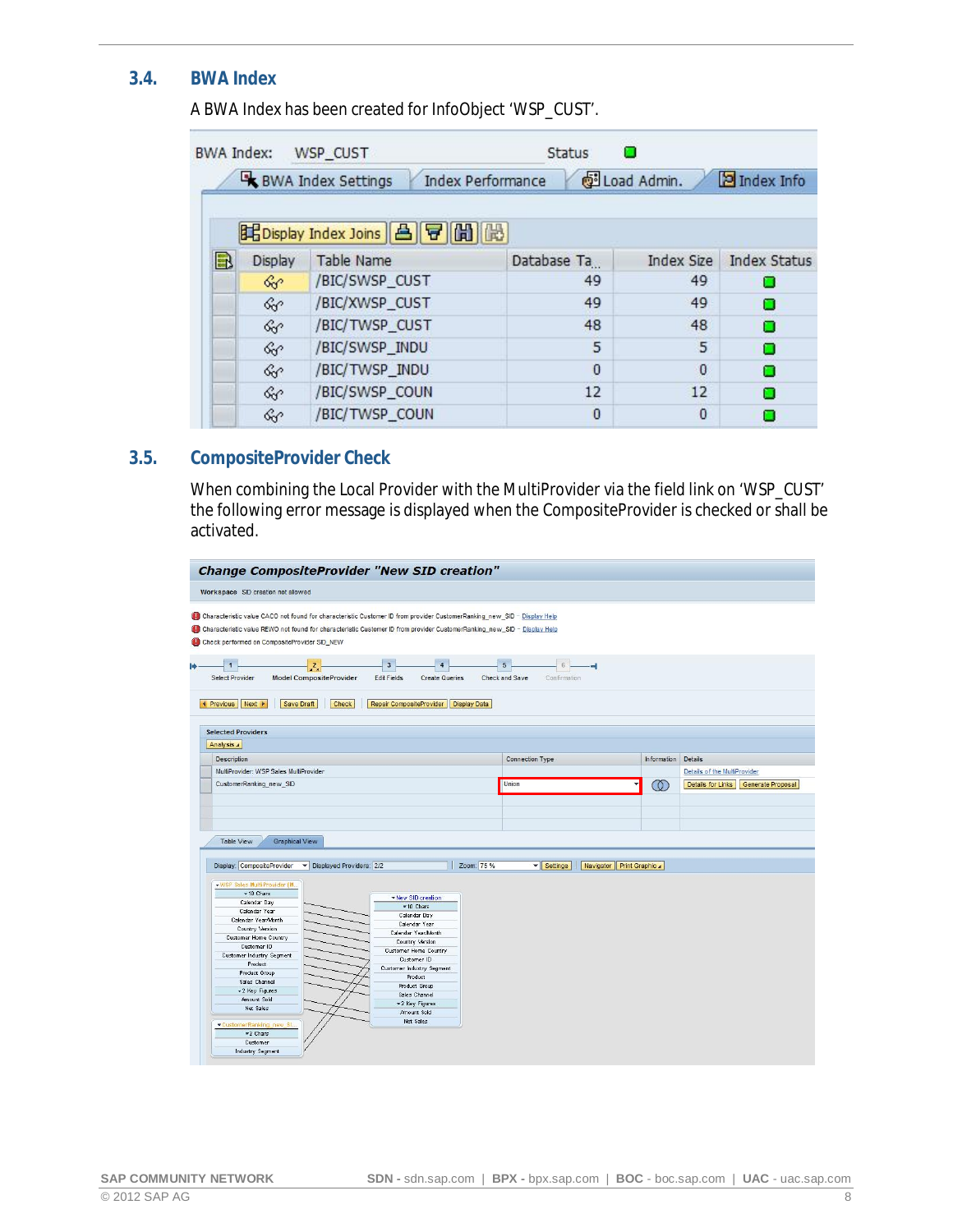The long text of the message reports the following: <<<Characteristic value CACO not found for characteristic Customer ID from provider CustomerRanking\_new\_SID Message no. RSDD\_LM124 **Diagnosis** The characteristic value does not exist in the characteristic's master data table. This value could not therefore be transformed into the internal SID. Procedure Check whether the value is correct. If it is correct, you need to generate the associated master data. For characteristics 0FISCPER and 0FISCYEAR, note that there must be a corresponding fiscal year variant (see table T009). There must also be units in table T006 and currencies in table TCURC.

This CompositeProvider cannot be activated.>>>

In such a case you have to decide how to proceed. Either you ask the BW Administrator if he can allow the creation of master data by setting the flag accordingly or you are in general only allowed to use master data which exists in the SAP Business Warehouse already. In this case you have to adjust your data in the flat file and upload only existing characteristic values.

#### <span id="page-8-0"></span>**4. Creation of Master Data allowed (UNION)**

#### <span id="page-8-1"></span>**4.1. InfoObject 'Customer ID'**

In this scenario example a Local Provider is linked to a MultiProvider with a UNION operation. The field link is the 'CUSTOMER ID'. The Local Provider contains Customer IDs which are not contained in the master data table. The InfoObject 'WSP\_CUST' has a BWA index (F4 Input Help).

The InfoObject 'Customer ID' contains the following characteristic values/SIDs (/BIC/SWSP\_CUST):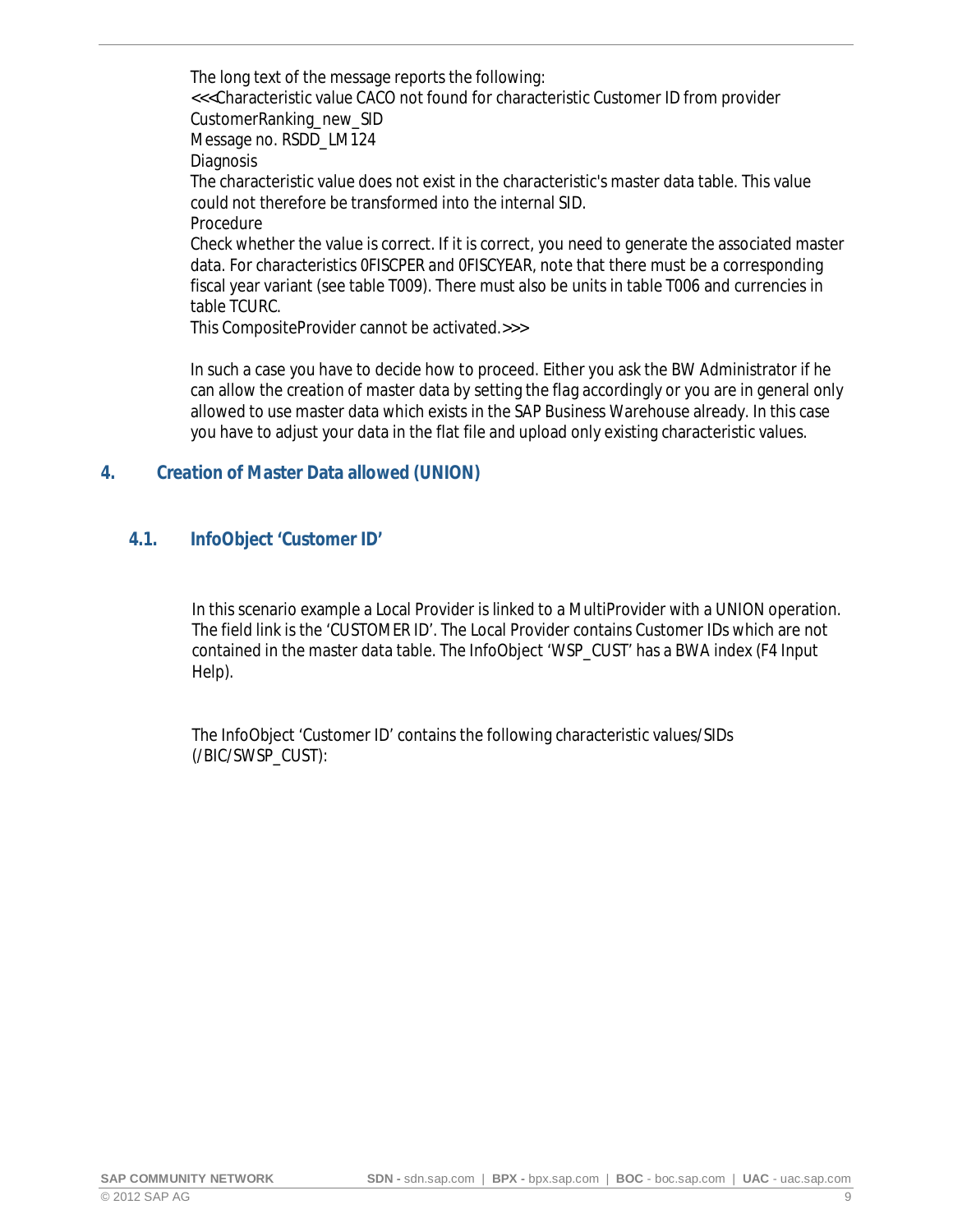| Customer ID       | <b>SID</b>     | Flag: Value in check tables | Flag: Value in dimension or available as Flag: Value is built into all inclusion |                         |
|-------------------|----------------|-----------------------------|----------------------------------------------------------------------------------|-------------------------|
|                   | $\overline{0}$ | X                           | χ                                                                                | Χ                       |
| ABI               | 49             | X                           | X                                                                                | X                       |
| <b>ALBI NORD</b>  | $\overline{2}$ | $\overline{X}$              | X                                                                                | $\mathsf{x}$            |
| ALBI SUED         | 3              | X                           | X                                                                                | X                       |
| APEL AG           | $\overline{4}$ | X                           | X                                                                                | X                       |
| <b>BASEL</b>      | 5              | X                           | $\overline{\mathsf{x}}$                                                          | X                       |
| <b>BELDE</b>      | 6              | X                           | X                                                                                | X                       |
| <b>BERLIN</b>     | $\overline{7}$ | X                           | X                                                                                | X                       |
| <b>BESTEASTER</b> | 8              | $\overline{\mathsf{x}}$     | X                                                                                | $\mathsf{X}$            |
| <b>CHEAP</b>      | 9              | X                           | X                                                                                | X                       |
| CHOWWAN           | 10             | X                           | X                                                                                | $\mathsf{x}$            |
| <b>CUCUCULA</b>   | 11             | X                           | X                                                                                | X                       |
| <b>DAMLER</b>     | 12             | $\overline{X}$              | X                                                                                | X                       |
| <b>DB</b>         | 13             | X                           | X                                                                                | X                       |
| FARD              | 14             | X                           | X                                                                                | $\mathsf{x}$            |
| <b>FRANKFURT</b>  | 15             | X                           | X                                                                                | X                       |
| <b>GLUGGLUG</b>   | 16             | X                           | X                                                                                | X                       |
| <b>HALTON</b>     | 17             | X                           | X                                                                                | X                       |
| <b>HAMBURG</b>    | 18             | X                           | X                                                                                | $\mathsf{x}$            |
| <b>HEIDELBERG</b> | 19             | X                           | X                                                                                | X                       |
| <b>HEXMEX</b>     | 20             | X                           | X                                                                                | $\mathsf{\overline{X}}$ |
| <b>HIRSCH</b>     | 21             | X                           | X                                                                                | X                       |
| <b>HITTIAG</b>    | 22             | X                           | X                                                                                | X                       |
| <b>HOLIDAYOUT</b> | 23             | X                           | X                                                                                | X                       |
| <b>HURNBACHER</b> | 24             | $\mathsf{x}$                | X                                                                                | X                       |
| <b>INTERCONT</b>  | 25             | X                           | X                                                                                | X                       |
| <b>KIOSKAG</b>    | 26             | X                           | X                                                                                | $\mathsf{x}$            |
| <b>KOELN</b>      | 27             | X                           | X                                                                                | X                       |
| LADL              | 28             | X                           | X                                                                                | X                       |
| <b>MATRO</b>      | 29             | X                           | X                                                                                | X                       |
| <b>MAYER</b>      | 30             | X                           | X                                                                                | X                       |
| <b>MCDOLD</b>     | 31             | X                           | X                                                                                | X                       |
| <b>MENEKEN</b>    | 32             | X                           | X                                                                                | X                       |
| <b>MULTIMARKT</b> | 33             | X                           | X                                                                                | X                       |
| <b>MUNICH</b>     | 34             | X                           | X                                                                                | X                       |
| PAPSICO           | 35             | X                           | X                                                                                | X                       |
| <b>PARK</b>       | 36             | X                           | X                                                                                | X                       |
| <b>REWA</b>       | 37             | X                           | X                                                                                | X                       |
| SAP               | 38             | X                           | X                                                                                | X                       |
| <b>SCHLUCK</b>    | 39             | X                           | X                                                                                | X                       |
| <b>SCHLUCKER</b>  | 40             | X                           | X                                                                                | X                       |
| <b>SPECHT</b>     | 41             | X                           | X                                                                                | X                       |
| <b>SPUR</b>       | 42             | X                           | X                                                                                | $\overline{\mathsf{x}}$ |
| <b>STEAKS</b>     | 43             | X                           | X                                                                                | X                       |
| <b>STUTTGART</b>  | 44             | X                           | X                                                                                | X                       |
| <b>TRUESTEIN</b>  | 45             | X                           | X                                                                                | X                       |
| WV AG             | 46             | X                           | X                                                                                | X                       |
| ZAPFLE            | 47             | X                           | X                                                                                | $\mathsf{\overline{X}}$ |
| <b>ZUERICH</b>    | 48             | X                           | X                                                                                | X                       |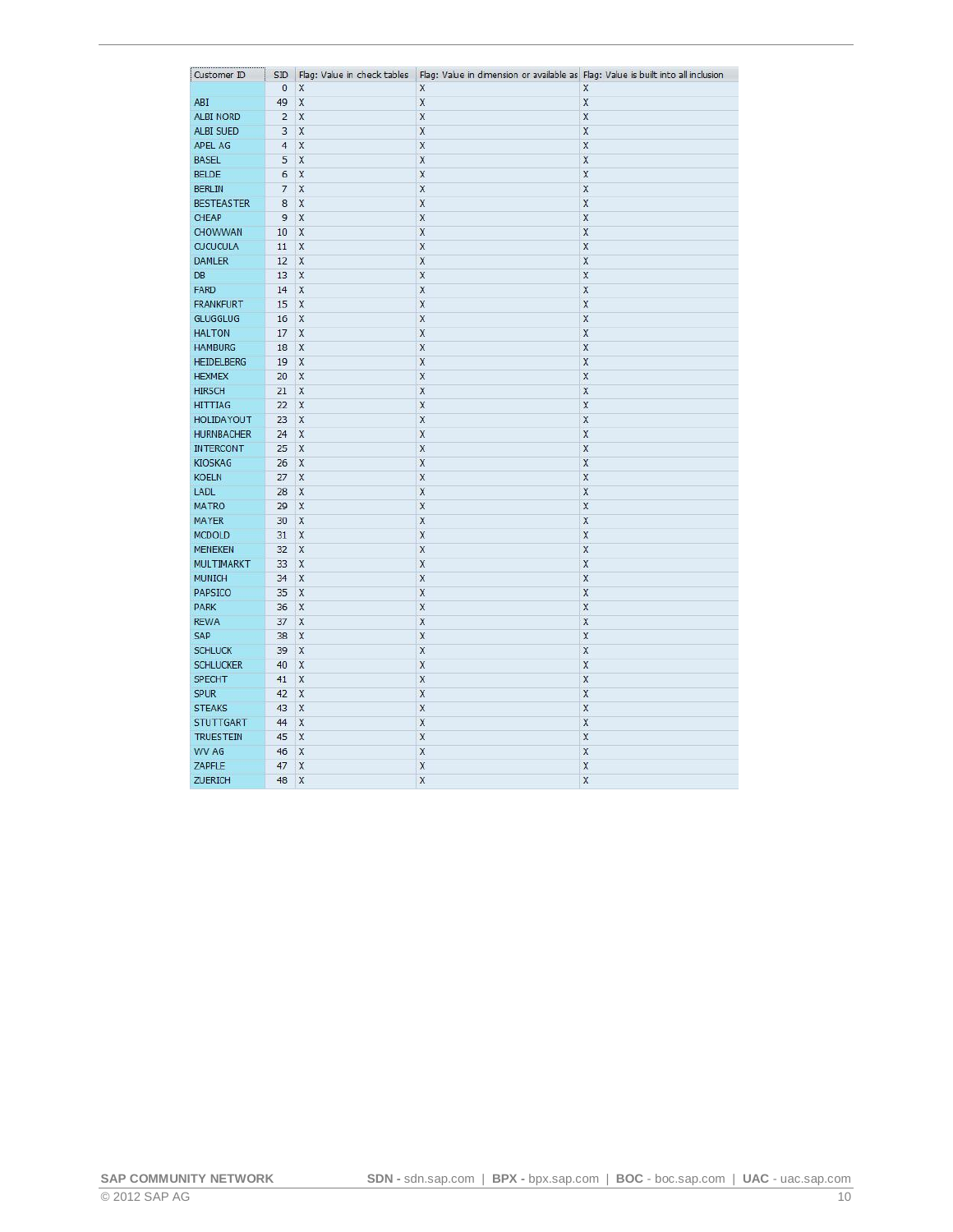#### **4.2. Local Flat Files**

<span id="page-10-0"></span>The local flat file 'Customer\_ABC' contains the key 'Customer' as well as the customer ABC Rating information.

| Customer          | Industry Segment |
|-------------------|------------------|
| ABI               | <b>BEVERAGE</b>  |
| <b>ALBI NORD</b>  | <b>CATERING</b>  |
| <b>ALBI SUED</b>  | <b>BEVERAGE</b>  |
| <b>APEL AG</b>    | CATERING         |
| <b>BASEL</b>      | <b>BEVERAGE</b>  |
| <b>BELDE</b>      | CATERING         |
| <b>BERLIN</b>     | <b>BEVERAGE</b>  |
| <b>BESTEASTER</b> | <b>CATERING</b>  |
| <b>CHEAP</b>      | BEVERAGE         |
| <b>CHOWWAN</b>    | CATERING         |
| <b>CUCUCULA</b>   | <b>BEVERAGE</b>  |
| <b>DAMLER</b>     | <b>CATERING</b>  |
| DB                | <b>BEVERAGE</b>  |
| <b>FARD</b>       | <b>CATERING</b>  |
| <b>FRANKFURT</b>  | <b>BEVERAGE</b>  |
| <b>GLUGGLUG</b>   | CATERING         |
| <b>HALTON</b>     | <b>BEVERAGE</b>  |
| HAMBURG           | <b>CATERING</b>  |
| <b>HEIDELBERG</b> | <b>BEVERAGE</b>  |
| <b>HEXMEX</b>     | CATERING         |
| <b>HIRSCH</b>     | <b>BEVERAGE</b>  |
| <b>HITTIAG</b>    | <b>CATERING</b>  |
| <b>HOLIDAYOUT</b> | <b>BEVERAGE</b>  |
| HURNBACHER        | <b>CATERING</b>  |
| <b>INTERCONT</b>  | <b>BEVERAGE</b>  |
| <b>KIOSKAG</b>    | CATERING         |
| <b>KOELN</b>      | <b>BEVERAGE</b>  |
| Ladl              | <b>CATERING</b>  |
| <b>MATRO</b>      | BEVERAGE         |
| <b>MAYER</b>      | <b>CATERING</b>  |
| <b>MCDOLD</b>     | <b>BEVERAGE</b>  |
| <b>MENEKEN</b>    | <b>CATERING</b>  |
| MULTIMARKT        | <b>BEVERAGE</b>  |
| <b>MUNICH</b>     | <b>CATERING</b>  |
| <b>PAPSICO</b>    | <b>BEVERAGE</b>  |
| <b>PARK</b>       | CATERING         |
| <b>REWA</b>       | <b>BEVERAGE</b>  |
| SAP               | <b>CATERING</b>  |
| <b>SCHLUCK</b>    | BEVERAGE         |
| <b>SCHLUCKER</b>  | <b>CATERING</b>  |
| <b>SPECHT</b>     | <b>BEVERAGE</b>  |
| <b>SPUR</b>       | <b>CATERING</b>  |
| <b>STEAKS</b>     | <b>BEVERAGE</b>  |
| <b>STUTTGART</b>  | <b>CATERING</b>  |
| <b>TRUESTEIN</b>  | <b>BEVERAGE</b>  |
| WV AG             | <b>CATERING</b>  |
| ZAPFLE            | <b>BEVERAGE</b>  |
| <b>ZUERICH</b>    | <b>CATERING</b>  |
| <b>REWO</b>       | <b>BEVERAGE</b>  |
| CACO              | <b>CATERING</b>  |
|                   |                  |

In addition to the characteristic values in the BW master data tables, the Excel contains the characteristic values 'REWO' and 'CACO'.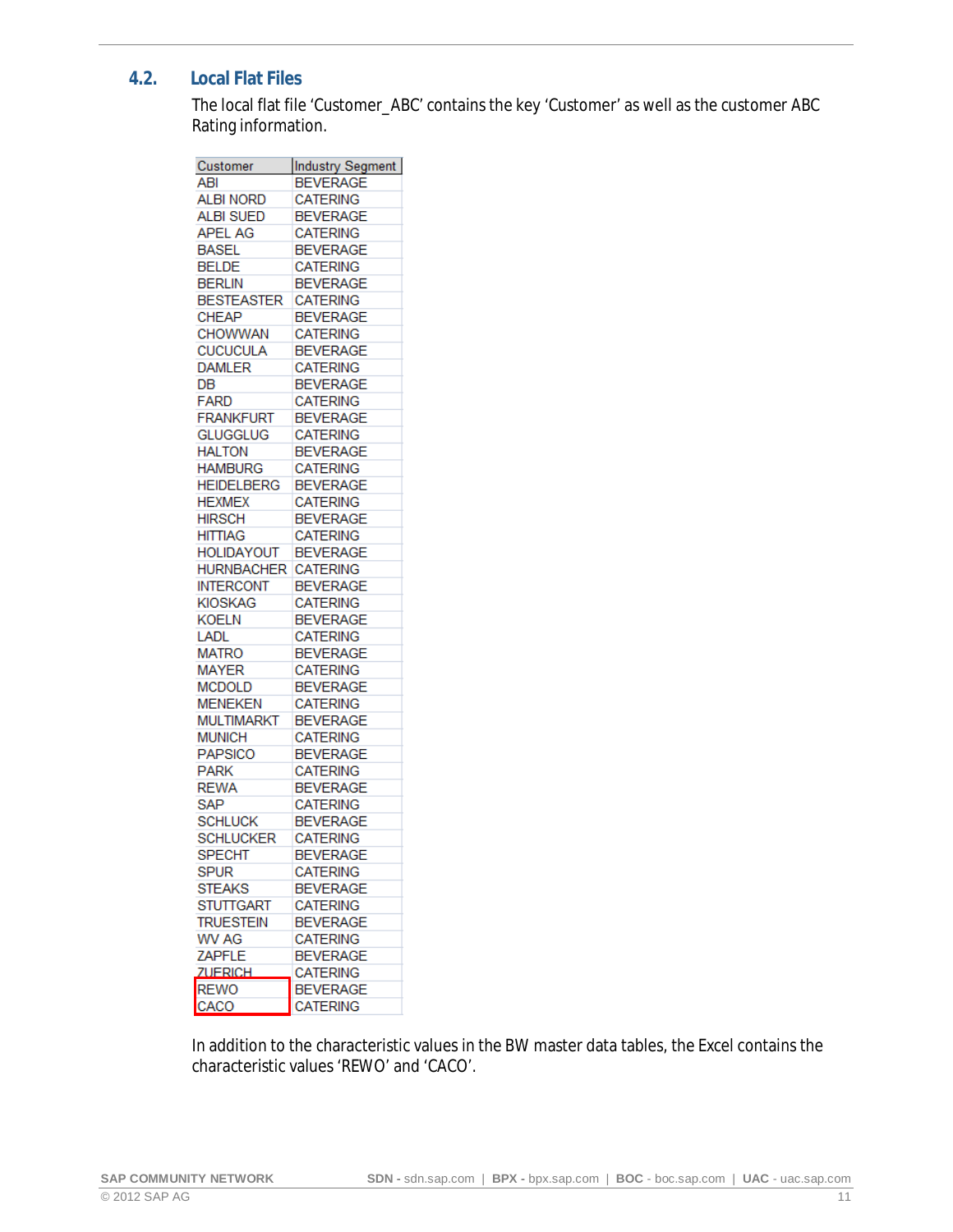### **4.3. BW Workspace Maintenance**

<span id="page-11-0"></span>

| Workspace                         | SID CREATION                                |                         |                     |              |  |
|-----------------------------------|---------------------------------------------|-------------------------|---------------------|--------------|--|
| <b>Description</b>                | SID creation allowed                        |                         |                     |              |  |
| Object Status                     | G<br>Active                                 |                         |                     |              |  |
| Last changed by                   | <b>BRATZS</b>                               | Changed On              | 27.10.2011 17:08:16 |              |  |
|                                   |                                             |                         |                     |              |  |
| Settings                          | Central Providers<br><b>Local Providers</b> | CompositeProviders      | <b>Users</b>        |              |  |
|                                   |                                             |                         |                     |              |  |
| General Settings                  |                                             |                         |                     |              |  |
| Validity: Expiry Date             |                                             | 31.12.9999              |                     |              |  |
| Workspace Prefix                  |                                             | SID                     |                     |              |  |
| Contact 1                         |                                             | <b>BRATZS</b>           | ⊒                   |              |  |
| Contact 2                         |                                             | <b>BRATZS</b>           | 司                   |              |  |
|                                   |                                             |                         |                     |              |  |
| Settings for Central Providers    |                                             |                         |                     |              |  |
| MultiProvider                     |                                             | WSP SAL M               |                     |              |  |
| Description                       |                                             | WSP Sales MultiProvider |                     |              |  |
| Settings for Local Providers      |                                             |                         |                     |              |  |
| Maximum Memory                    |                                             | 70 MB                   | п                   | $0.0$ MB     |  |
| Maximum Number of Providers       |                                             | 70                      | о                   | $\mathbf{1}$ |  |
| √Data Backup                      |                                             |                         |                     |              |  |
|                                   |                                             |                         |                     |              |  |
| Settings for CompositeProviders   |                                             |                         |                     |              |  |
| √ Creation of Master Data Allowed |                                             |                         |                     |              |  |
|                                   | Non-Unique Join Columns Allowed             |                         |                     |              |  |
|                                   |                                             |                         |                     |              |  |
| Folder                            |                                             |                         |                     |              |  |
| Folder                            |                                             | <b>SB</b>               |                     |              |  |
| Description                       |                                             | SB Folder               |                     |              |  |
|                                   |                                             |                         |                     |              |  |

In the following case the administrator sets the flag to 'Master Data creation allowed' see picture above.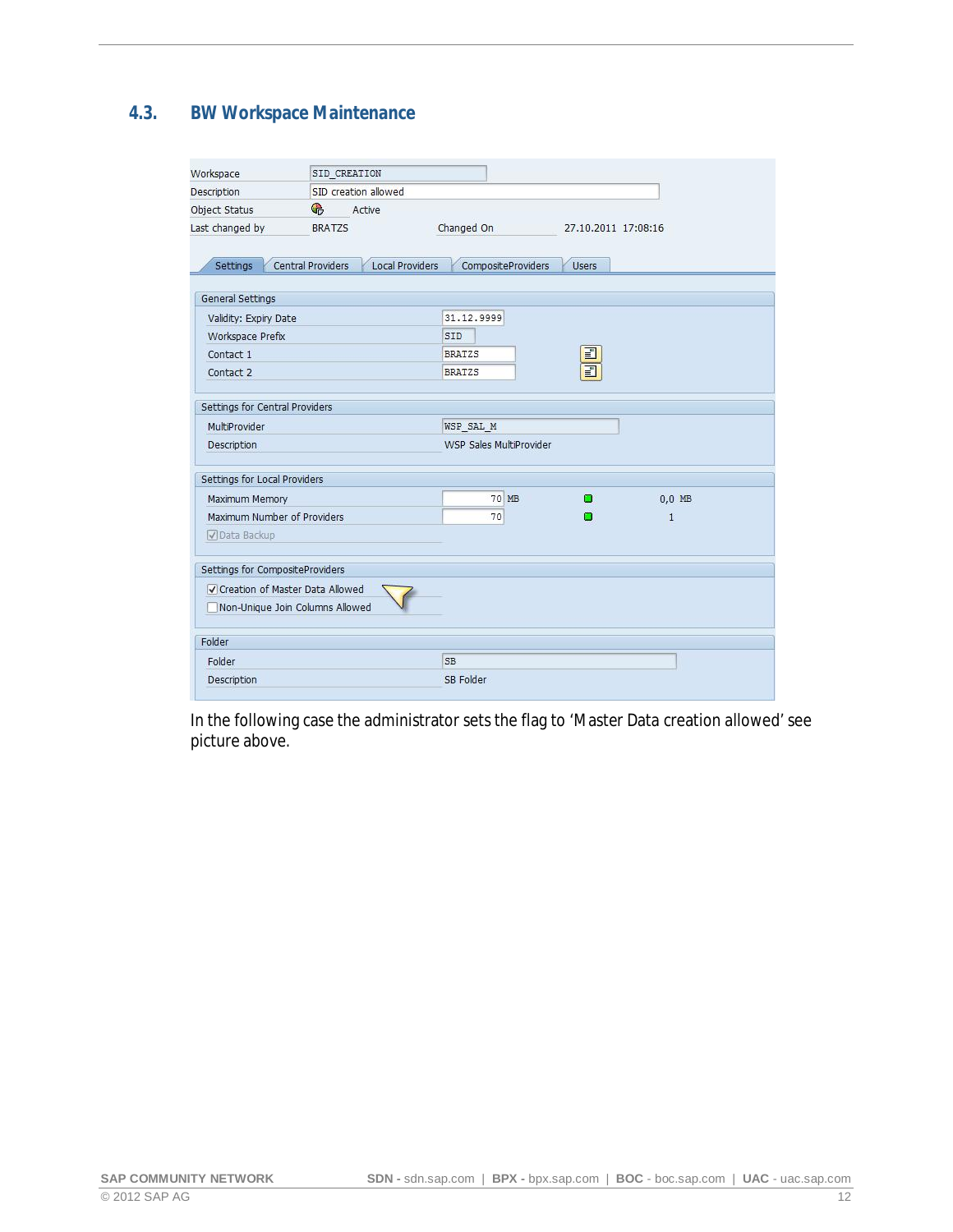## **4.4. CompositeProvider Check**

<span id="page-12-0"></span>

| <b>Change CompositeProvider "New SID creation"</b>                                                                                                                                                                                                                                                                                         |                                                 |                                                                                                                                                                                                                                                                                      |                     |                                                  |                          |             |                                     |
|--------------------------------------------------------------------------------------------------------------------------------------------------------------------------------------------------------------------------------------------------------------------------------------------------------------------------------------------|-------------------------------------------------|--------------------------------------------------------------------------------------------------------------------------------------------------------------------------------------------------------------------------------------------------------------------------------------|---------------------|--------------------------------------------------|--------------------------|-------------|-------------------------------------|
| Workspace SID creation allowed                                                                                                                                                                                                                                                                                                             |                                                 |                                                                                                                                                                                                                                                                                      |                     |                                                  |                          |             |                                     |
| Check performed on CompositeProvider SID_NEW<br>Characteristic value CACO not found for characteristic Customer ID from provider CustomerRanking_new_SID - Display Help<br>Characteristic value REWO not found for characteristic Customer ID from provider CustomerRanking_new_SID - Display Help<br><b>Select Provider</b>               | $\frac{2}{3}$<br><b>Model CompositeProvider</b> | $\overline{\mathbf{3}}$<br><b>Edit Fields</b><br><b>Create Queries</b>                                                                                                                                                                                                               |                     | $\overline{5}$<br>Check and Save<br>Confirmation |                          |             |                                     |
| Next P<br>Save Draft<br><b>4</b> Previous<br><b>Selected Providers</b>                                                                                                                                                                                                                                                                     | Check                                           | <b>Repair CompositeProvider</b>                                                                                                                                                                                                                                                      | <b>Display Data</b> |                                                  |                          |             |                                     |
| Analysis 4                                                                                                                                                                                                                                                                                                                                 |                                                 |                                                                                                                                                                                                                                                                                      |                     |                                                  |                          |             |                                     |
| <b>Description</b>                                                                                                                                                                                                                                                                                                                         |                                                 |                                                                                                                                                                                                                                                                                      |                     | Connection Type                                  |                          | Information | <b>Details</b>                      |
| MultiProvider: WSP Sales MultiProvider                                                                                                                                                                                                                                                                                                     |                                                 |                                                                                                                                                                                                                                                                                      |                     |                                                  |                          |             | Details of the MultiProvider        |
| CustomerRanking_new_SID                                                                                                                                                                                                                                                                                                                    |                                                 |                                                                                                                                                                                                                                                                                      |                     | Union                                            |                          | Œ           | Details for Links Generate Proposal |
|                                                                                                                                                                                                                                                                                                                                            |                                                 |                                                                                                                                                                                                                                                                                      |                     |                                                  |                          |             |                                     |
|                                                                                                                                                                                                                                                                                                                                            |                                                 |                                                                                                                                                                                                                                                                                      |                     |                                                  |                          |             |                                     |
|                                                                                                                                                                                                                                                                                                                                            |                                                 |                                                                                                                                                                                                                                                                                      |                     |                                                  |                          |             |                                     |
| <b>Table View</b><br><b>Graphical View</b>                                                                                                                                                                                                                                                                                                 |                                                 |                                                                                                                                                                                                                                                                                      |                     |                                                  |                          |             |                                     |
| Display: CompositeProvider                                                                                                                                                                                                                                                                                                                 | Displayed Providers: 2/2                        |                                                                                                                                                                                                                                                                                      | Zoom: 75 %          | <b>v</b> Settings                                | Navigator Print Graphic⊿ |             |                                     |
| -WSP Sales Multi Provider [M.,<br>$-10$ Chars<br>Calendar Day<br>Calendar Year<br>Calendar Year/Month<br>Country Version<br><b>Customer Home Country</b><br>Customer ID<br>Customer Industry Segment<br>Product<br>Product Group<br>Sales Channel<br>- 2 Key Figures<br>Amount Sold<br>Net Sales<br>Customer Ranking_new_SI.<br>$-2$ Chars |                                                 | * New SID creation<br>$= 10$ Chars<br>Calendar Day<br>Calendar Year<br>Calendar Year/Month<br>Country Version<br><b>Customer Home Country</b><br>Customer ID<br>Customer Industry Segment<br>Product<br>Product Group<br>Sales Channel<br>*2 Key Figures<br>Amount Sold<br>Net Sales |                     |                                                  |                          |             |                                     |
| Customer                                                                                                                                                                                                                                                                                                                                   |                                                 |                                                                                                                                                                                                                                                                                      |                     |                                                  |                          |             |                                     |
| Industry Segment                                                                                                                                                                                                                                                                                                                           |                                                 |                                                                                                                                                                                                                                                                                      |                     |                                                  |                          |             |                                     |

The same message appears as in chapter 3.3., where the creation of master data has not been allowed, but this time the message is just for information and not an error message which used to prevent the activation of the CompositeProvider.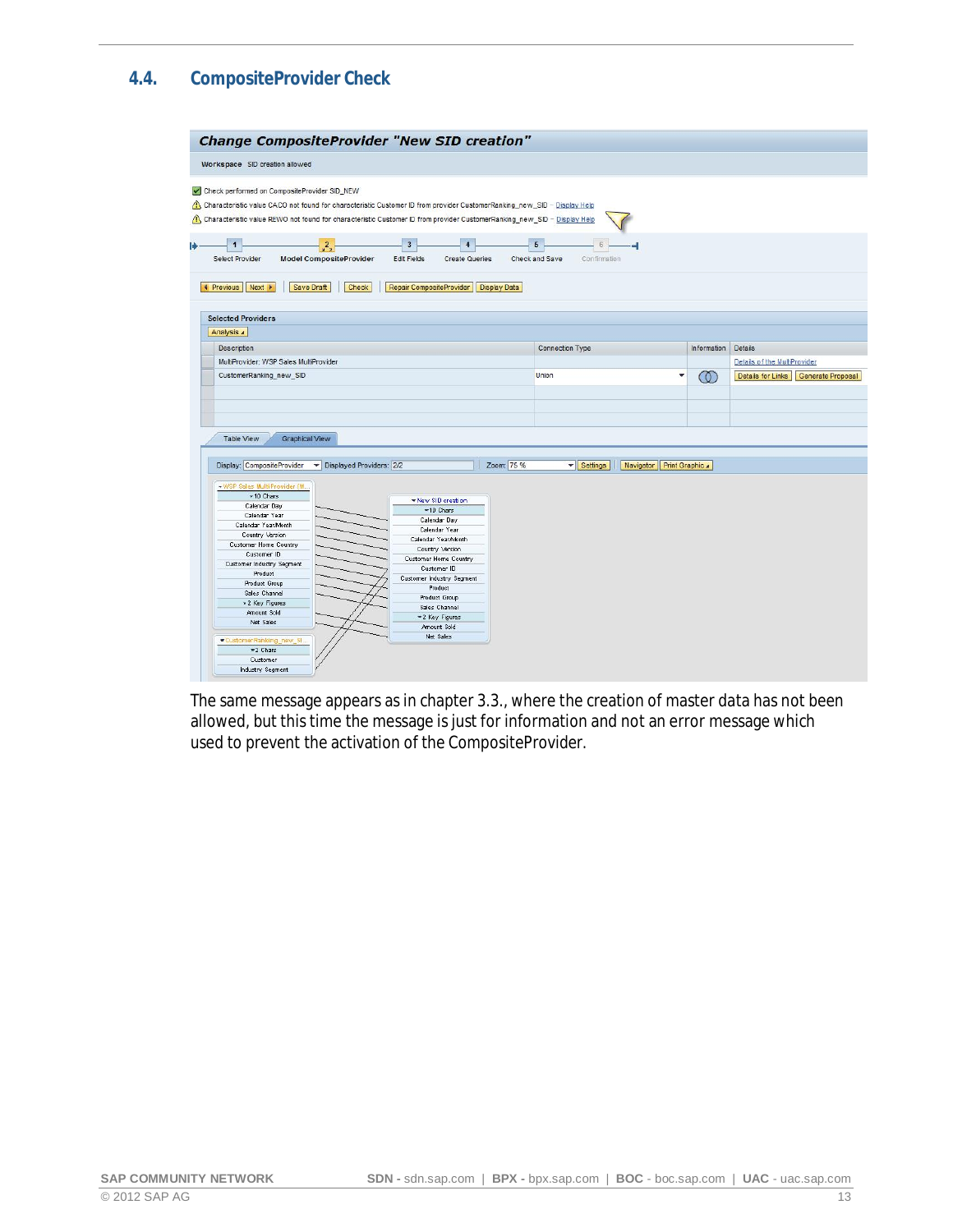## **4.5. Query Execution**

<span id="page-13-0"></span>

|                                                      | My Workspace: "SID creation allowed"             |                  |              |                  |            | Help   |
|------------------------------------------------------|--------------------------------------------------|------------------|--------------|------------------|------------|--------|
| <b>CompositeProviders</b>                            | Central Providers<br>Local Providers<br>Settings |                  |              |                  |            |        |
| Create   Change Delete   Display Data   Inform Users |                                                  |                  |              |                  |            |        |
| Description                                          |                                                  | <b>Status</b>    | Changed by   |                  | Changed On |        |
| New SID creation                                     |                                                  | Active           | Silvia Bratz |                  | 02.11.2011 |        |
|                                                      |                                                  |                  |              |                  |            |        |
|                                                      |                                                  |                  |              |                  |            |        |
|                                                      |                                                  |                  |              |                  |            |        |
|                                                      |                                                  |                  |              |                  |            |        |
| Graphical View<br>Table View                         | Queries                                          |                  |              |                  |            |        |
|                                                      |                                                  |                  |              |                  |            |        |
| <b>Change Queries</b>                                |                                                  |                  |              |                  |            |        |
| Type of Query                                        | Query                                            | Description      |              | Referenced Query |            | Active |
| Standard                                             | SSID_NEW                                         | New SID creation |              |                  |            | Yes    |

|                           | Amount Sold Net Sales |            |
|---------------------------|-----------------------|------------|
| <b>Customer ID</b>        |                       | <b>EUR</b> |
| ABI Shops                 | 253                   | 159.550,00 |
| <b>ABLI Sued</b>          | 466                   | 291.180,00 |
| ALBI Nord                 | 450                   | 266.000,00 |
| <b>Belde Brewery</b>      | 252                   | 160.520,00 |
| Best Eastern Hotels       | 289                   | 176.080,00 |
| <b>Brewery GLUGGLUG</b>   | 253                   | 153.360,00 |
| <b>Brewery Mayer</b>      | 256                   | 153.360,00 |
| <b>Brewery Schluck</b>    | 267                   | 166.780,00 |
| <b>Brewery Specht</b>     | 266                   | 158.510,00 |
| CACO                      | 0                     | 0,00       |
| Cheap-Hotels              | 294                   | 179.620,00 |
| CHOWWAN Asia Imbiss       | 398                   | 243.860,00 |
| City of Basel             | 275                   | 172.650,00 |
| City of Berlin            | 313                   | 186.690,00 |
| City of Frankfurt         | 296                   | 180.460,00 |
| City of Hamburg           | 278                   | 167.720,00 |
| City of Heidelberg        | 334                   | 208.020,00 |
| City of Koeln             | 366                   | 232.420,00 |
| City of Stuttgart         | 390                   | 248.130,00 |
| City of Zuerich           | 453                   | 286.880,00 |
| <b>DAMLER Cars Group</b>  | 241                   | 145.200,00 |
| Deutsche Bahn             | 12                    | 6.840,00   |
| <b>Halton Hotels</b>      | 318                   | 197.350,00 |
| <b>HEXMEX Food</b>        | 428                   | 263.140,00 |
| <b>Holiday Out Hotels</b> | 324                   | 200.510,00 |
| Hurnbacher                | 256                   | 158.270,00 |
| InterCont-Hotels          | 334                   | 206.810,00 |
| Ladl AG                   | 559                   | 347.140,00 |
| McDold Chain              | 254                   | 169.080,00 |
| Multimarkt                | 276                   | 171.130,00 |
| PapsiCo                   | 752                   | 467.890,00 |
| Rest. Blauer Hirsch       | 243                   | 147.650,00 |
| <b>REWA</b>               | 289                   | 180.000,00 |
| <b>REWO</b>               | 0                     | 0,00       |
| <b>SAP AG</b>             | 251                   | 157.140,00 |
| Schlosspark Hotel         | 262                   | 160.100,00 |
| Schlucker AG              | 1.034                 | 628.210,00 |
| Schwarzwald Zapfle        | 313                   | 200.220,00 |
| <b>SPUR AG</b>            | 271                   | 171.280,00 |
| The City of Munich        | 338                   | 209.260,00 |
| The CucuCula Comp.        | 485                   | 291.790,00 |
| The FARD experience       | 288                   | 181.530,00 |

When executing a query (in this case the standard query \$SID\_NEW) the new customers show up with value '0'.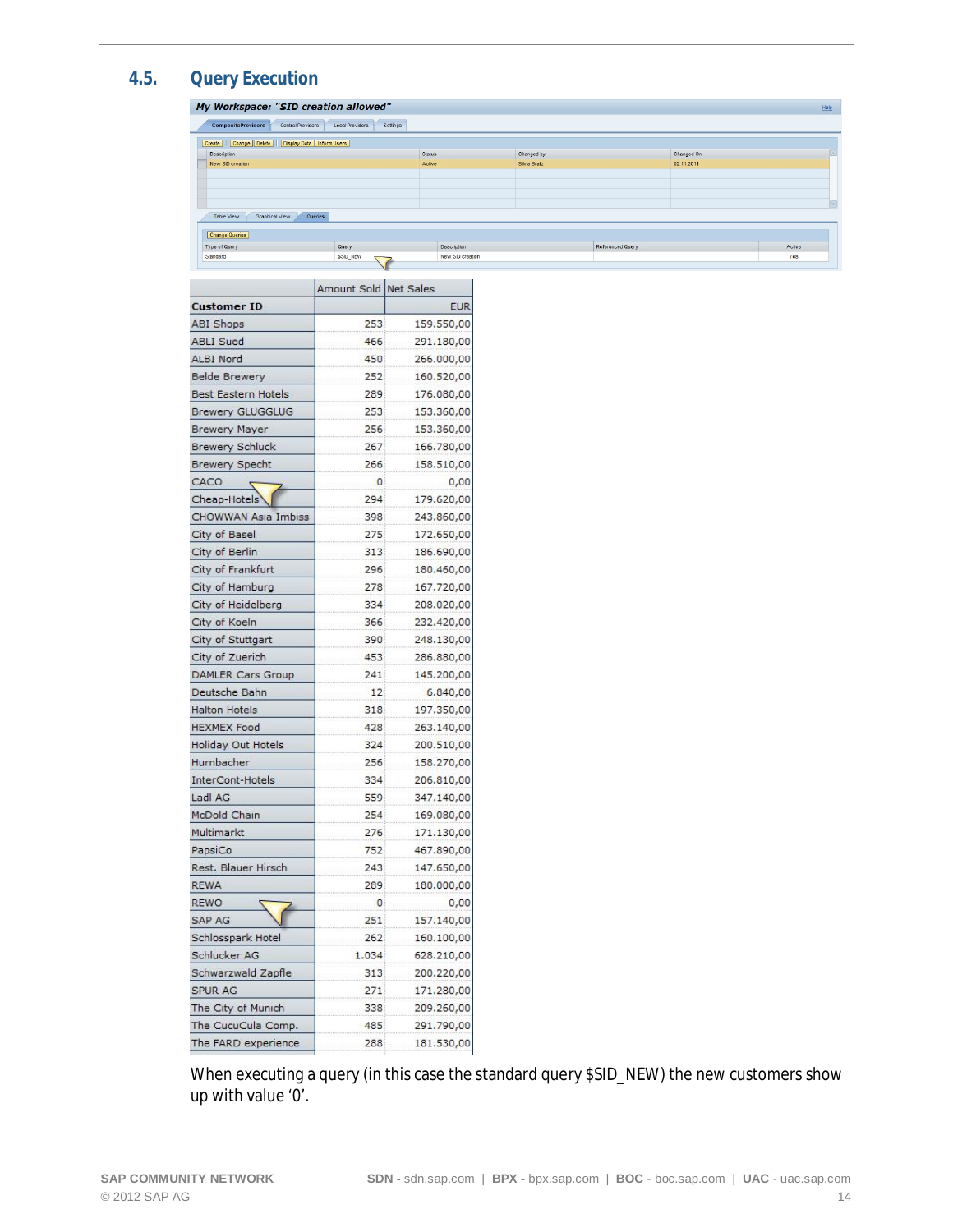#### **4.6. InfoObject 'Customer ID'**

<span id="page-14-0"></span>When having a look into table /BIC/SWSP\_CUST (filtered to  $C^*$  and  $R^*$ ) we can see that entries with SIDs have been created for customers 'CACO' and 'REWO'.

|    | Data Browser: Table /BIC/SWSP_CUST<br>6 Hits        |                  |              |                                                                                                               |        |  |  |  |
|----|-----------------------------------------------------|------------------|--------------|---------------------------------------------------------------------------------------------------------------|--------|--|--|--|
|    | $\sim$ 33 E E A 7 Y Z 0 $\mu$ 4 3 T H $\pm$ + $\pm$ |                  |              |                                                                                                               |        |  |  |  |
| FR | Customer ID                                         |                  |              | SI Flag: Value in check tables Flag: Value in dimension or available as Flag: Value is built into all inclusi |        |  |  |  |
|    | CACO                                                | $-50$            |              |                                                                                                               |        |  |  |  |
|    | <b>CHEAP</b><br>CHOWWAN                             | 9<br>$10 \times$ | $\mathbf{x}$ | X<br>X                                                                                                        | X<br>X |  |  |  |
|    | <b>CUCUCULA</b>                                     | $11 \t X$        |              | X                                                                                                             | X      |  |  |  |
|    | <b>REWA</b>                                         | 37 X             |              | X                                                                                                             | X      |  |  |  |
|    | <b>REWO</b>                                         | 51               |              |                                                                                                               |        |  |  |  |

#### **4.7. Characteristic Values in Query Designer**

<span id="page-14-1"></span>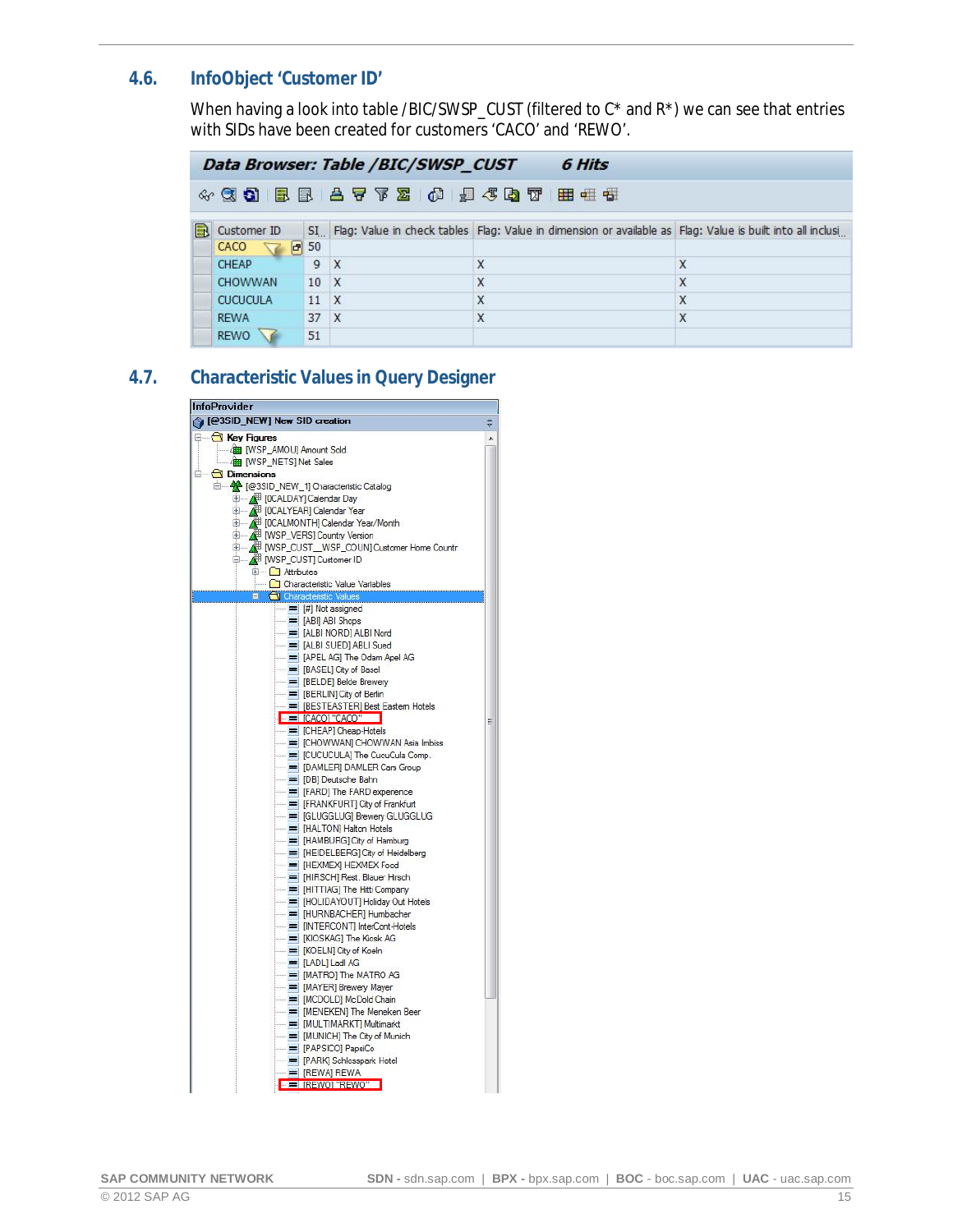The option not to allow 'master data creation' just prevents that SIDs are created. In reverse this does not necessarily mean that master data is created in P/Q tables when the flag in the BW Workspace Maintenance is set to 'allowed' – just new SIDs are created.

#### **5. Creation of Master Data allowed (JOIN)**

### <span id="page-15-0"></span>**5.1. BW Workspace Maintenance**

<span id="page-15-1"></span>

| Workspace                       | SID CREATION                                |                           |                     |              |
|---------------------------------|---------------------------------------------|---------------------------|---------------------|--------------|
| Description                     | SID creation allowed                        |                           |                     |              |
| Object Status                   | G<br>Active                                 |                           |                     |              |
| Last changed by                 | <b>BRATZS</b>                               | Changed On                | 27.10.2011 17:08:16 |              |
|                                 |                                             |                           |                     |              |
| Settings                        | Central Providers<br><b>Local Providers</b> | <b>CompositeProviders</b> | <b>Users</b>        |              |
| General Settings                |                                             |                           |                     |              |
| Validity: Expiry Date           |                                             | 31.12.9999                |                     |              |
| Workspace Prefix                |                                             | SID                       |                     |              |
| Contact 1                       |                                             | <b>BRATZS</b>             |                     |              |
| Contact 2                       |                                             | <b>BRATZS</b>             | ⊒<br>F              |              |
|                                 |                                             |                           |                     |              |
| Settings for Central Providers  |                                             |                           |                     |              |
| MultiProvider                   |                                             | WSP SAL M                 |                     |              |
| Description                     |                                             | WSP Sales MultiProvider   |                     |              |
| Settings for Local Providers    |                                             |                           |                     |              |
| Maximum Memory                  |                                             | 70 MB                     | п                   | $0,0$ MB     |
| Maximum Number of Providers     |                                             | 70                        | о                   | $\mathbf{1}$ |
| √Data Backup                    |                                             |                           |                     |              |
| Settings for CompositeProviders |                                             |                           |                     |              |
| Creation of Master Data Allowed |                                             |                           |                     |              |
|                                 | Non-Unique Join Columns Allowed             |                           |                     |              |
| Folder                          |                                             |                           |                     |              |
| Folder                          |                                             | <b>SB</b>                 |                     |              |
| Description                     |                                             | SB Folder                 |                     |              |
|                                 |                                             |                           |                     |              |

In the following case the administrator sets the flag to 'Master Data creation allowed' see picture above.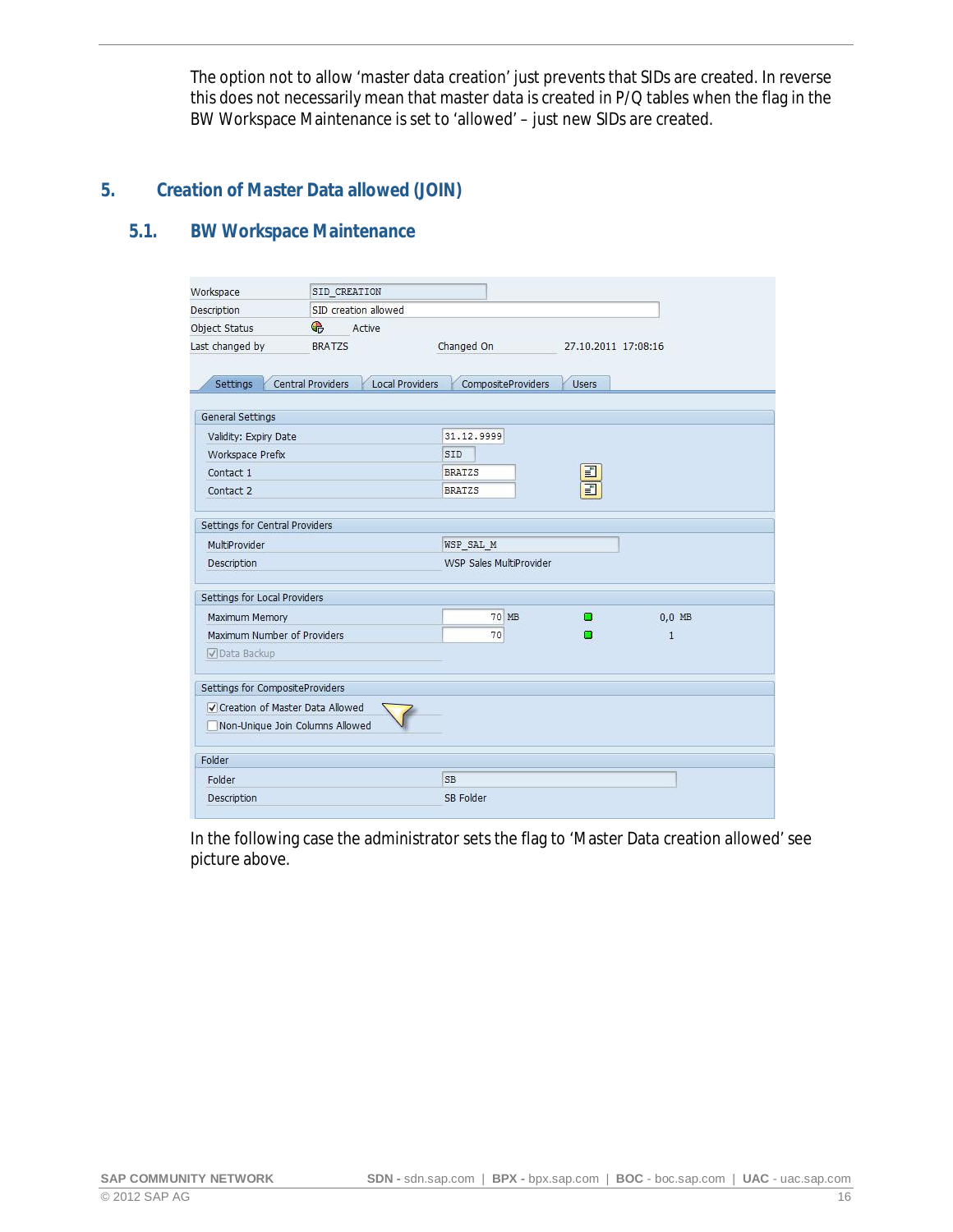### **5.2. Local Provider**

<span id="page-16-0"></span>

|                                                                                                              | Change Local Provider "Sales_channel_SID_3 with customer"         |                   |                         |                           |  |  |  |  |
|--------------------------------------------------------------------------------------------------------------|-------------------------------------------------------------------|-------------------|-------------------------|---------------------------|--|--|--|--|
|                                                                                                              | Workspace SID creation allowed<br>File Name Sales_channel_SID.csv |                   |                         |                           |  |  |  |  |
| $\overline{2}$<br>ь<br><b>Edit Columns</b><br>Choose File<br>Confirmation                                    |                                                                   |                   |                         |                           |  |  |  |  |
| <b>4</b> Previous<br>Upload Data<br>Check<br><b>File Columns</b><br>Select All   Select None<br>Display Data |                                                                   |                   |                         |                           |  |  |  |  |
| Selection                                                                                                    | Column Name                                                       | Key Figure        | Type                    | <b>Type Details</b>       |  |  |  |  |
| $\overline{\vee}$                                                                                            | Kunde                                                             | E                 | Character String        |                           |  |  |  |  |
| $\boxed{\nabla}$                                                                                             | sales channel SID                                                 | п                 | <b>InfoObject</b>       | InfoObject: Sales Channel |  |  |  |  |
| $\triangledown$                                                                                              | Text neu sales channel                                            | П                 | Character String        |                           |  |  |  |  |
| $\overline{\vee}$                                                                                            | amosold                                                           | $\overline{\vee}$ | Integer (Example: 1025) |                           |  |  |  |  |
| InfoObject:<br>Description:<br>Check                                                                         | Details of Column 'sales channel SID'<br>ZWSP_SC<br>Sales Channel |                   |                         |                           |  |  |  |  |

When uploading the Local Provider the InfoObject ZWSP\_SC has been assigned to the field 'sales channel SID'. The InfoObject ZWSP\_SC contained the following characteristic values:

|   | Data Browser: Table /BIC/SZWSP_SC<br><b>7 Hits</b> |                |   |                                                                                                                             |   |  |  |  |
|---|----------------------------------------------------|----------------|---|-----------------------------------------------------------------------------------------------------------------------------|---|--|--|--|
|   |                                                    |                |   | 433 显显 台子区 @ 担任电子 用量性                                                                                                       |   |  |  |  |
| R |                                                    |                |   | Sales Chann SI Flag: Value in check tables Flag: Value in dimension or available as Flag: Value is built into all inclusio. |   |  |  |  |
|   | $ \sigma $                                         | $\mathbf{0}$   | X | X                                                                                                                           | х |  |  |  |
|   | $\mathsf{A}$                                       | 6              |   |                                                                                                                             |   |  |  |  |
|   | $\circ$                                            | 7              |   |                                                                                                                             |   |  |  |  |
|   | S                                                  | $\overline{2}$ |   | X                                                                                                                           | X |  |  |  |
|   | X                                                  | 3              |   |                                                                                                                             |   |  |  |  |
|   |                                                    | 4              |   |                                                                                                                             |   |  |  |  |
|   |                                                    | 5              |   |                                                                                                                             |   |  |  |  |

| Format Display:         |   |                   | Data is displayed based on its internal representation |  |
|-------------------------|---|-------------------|--------------------------------------------------------|--|
| Number of Data Records: |   | 50 Execute        | Field Selection Set Filter                             |  |
| Kunde                   |   | sales channel SID |                                                        |  |
| ALBI                    |   | s                 |                                                        |  |
| <b>BELDE</b>            |   | Х                 |                                                        |  |
| <b>HEXMEX</b>           |   |                   | Υ                                                      |  |
| LADL                    |   | Q                 |                                                        |  |
| LADL                    | z |                   |                                                        |  |
| <b>MATRO</b>            | А |                   |                                                        |  |
| MATRO                   |   | R                 |                                                        |  |

The file to be uploaded contains the following data with 'R' additionally: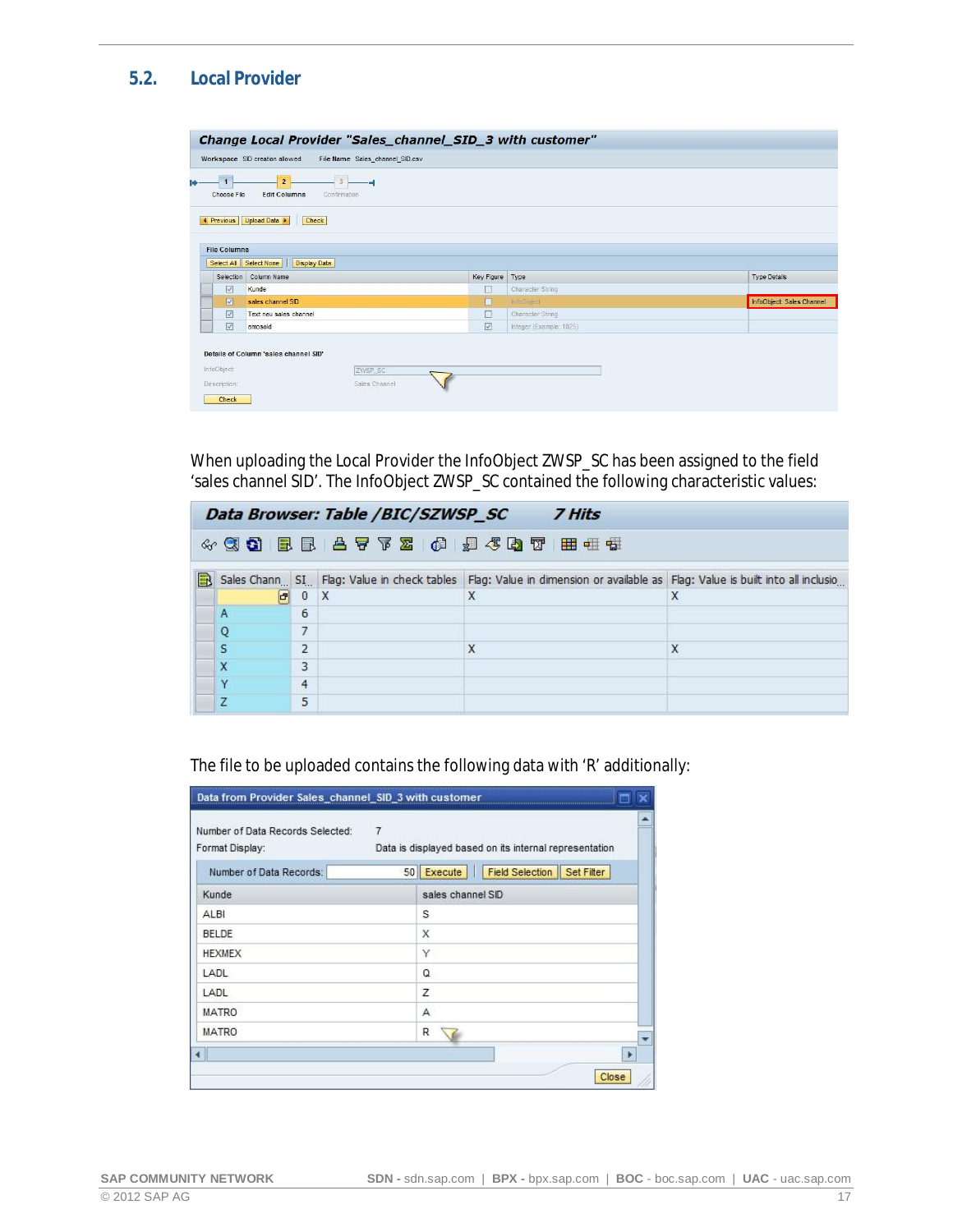### **5.3. CompositeProvider Model and Check**

<span id="page-17-0"></span>

#### **Change CompositeProvider "SID creation 3"**

Workspace SID creation allowed

Check performed on CompositeProvider SID\_3

Characteristic value R not found for characteristic sales channel SID from provider Sales\_channel\_SID\_3 with customer - Display Help

#### **Characteristic value R not found for characteristic sales channel SID from provider Sales\_channel\_SID\_3 with customer**

Message no. RSDD\_LM124

#### **Diagnosis**

The characteristic value does not exist in the characteristic's master data table. This value could not therefore be transformed into the internal SID.

#### **Procedure**

Check whether the value is correct. If it is correct, you need to generate the associated master data. For characteristics 0FISCPER and 0FISCYEAR, note that there must be a corresponding fiscal year variant (see table T009). There must also be units in table T006 and currencies in table TCURC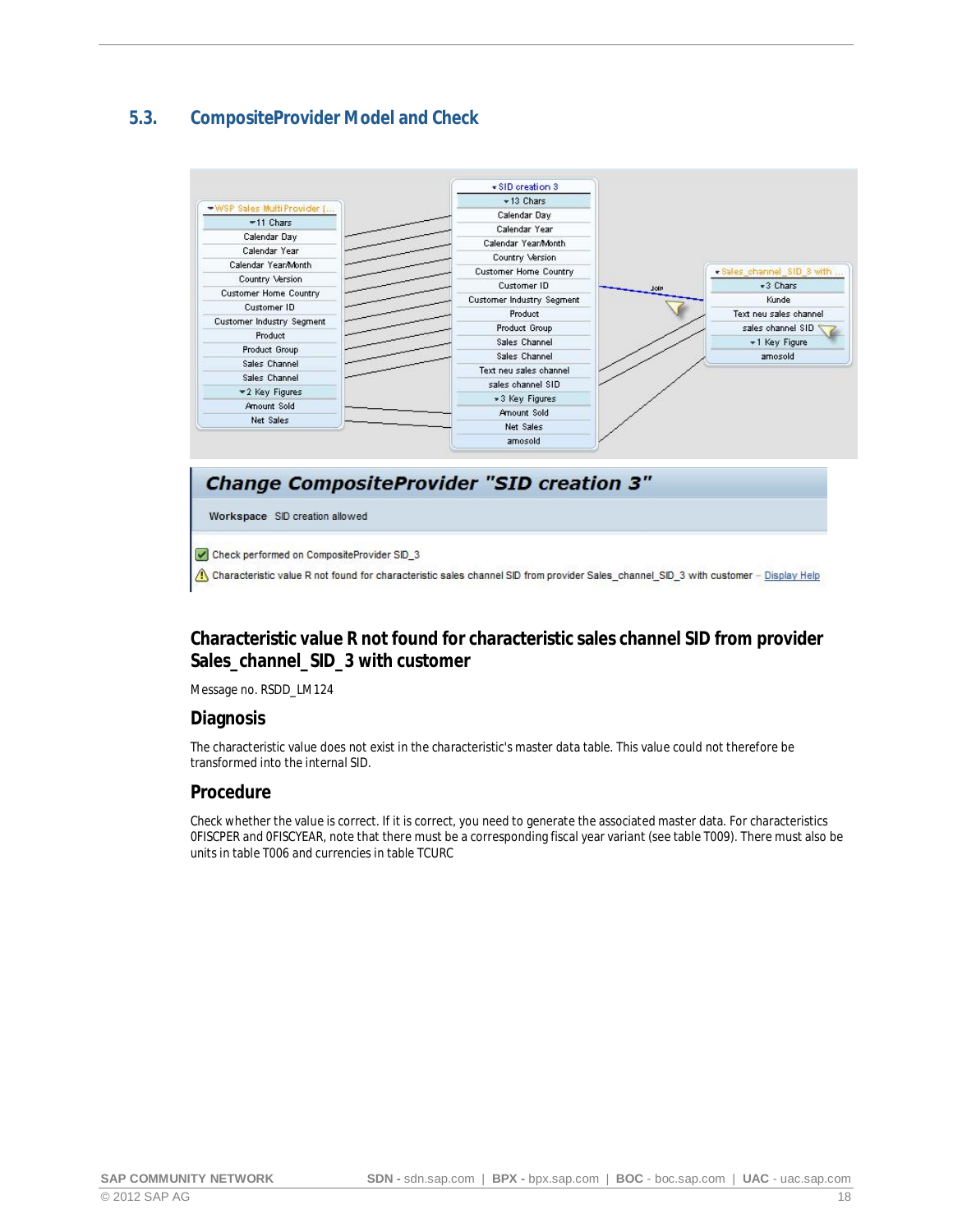### **5.4. InfoObject 'ZWSP\_SC' after Query Execution**

<span id="page-18-0"></span>

| sales channel SID | Customer ID  |                           |                | amosold Amount Sold Net Sales |                      |
|-------------------|--------------|---------------------------|----------------|-------------------------------|----------------------|
| $\mathsf{A}$      | <b>MATRO</b> | The MATRO AG              | 4              |                               | 293 182.210,00 EUR   |
| $\Omega$          | LADL         | Ladl AG                   | 6              |                               | 559 347.140,00 EUR   |
| $\mathsf{R}$      |              | MATRO The MATRO AG        | $\overline{2}$ |                               | 293 182.210.00 EUR   |
| $\overline{X}$    | <b>BELDE</b> | <b>Belde Brewery</b>      | 3              |                               | 252 160.520.00 EUR   |
| Υ                 |              | <b>HEXMEX HEXMEX Food</b> | 5              |                               | 428 263.140.00 EUR   |
| Z                 | LADL         | Ladi AG                   | 7              |                               | 559 347.140,00 EUR   |
| Overall Result    |              |                           | 27             |                               | 1.532 953.010,00 EUR |

|    |                |                | Data Browser: Table /BIC/SZWSP_SC | 8 Hits                                                                                                                    |   |
|----|----------------|----------------|-----------------------------------|---------------------------------------------------------------------------------------------------------------------------|---|
|    |                |                |                                   | 433 日日27 26 26 27 30 30 30 30                                                                                             |   |
| IΒ |                |                |                                   | Sales Chann SI. Flag: Value in check tabl Flag: Value in dimension or available as Flag: Value is built into all inclusio |   |
|    | $ \mathbf{r} $ | 0              | $\mathsf{X}$                      | X                                                                                                                         | X |
|    | Α              | 6              |                                   |                                                                                                                           |   |
|    | Q              | 7              |                                   |                                                                                                                           |   |
|    | R              | 8              |                                   |                                                                                                                           |   |
|    | S              | $\overline{2}$ |                                   | X                                                                                                                         | X |
|    |                | 3              |                                   |                                                                                                                           |   |
|    | v              | 4              |                                   |                                                                                                                           |   |
|    | 7              | 5              |                                   |                                                                                                                           |   |

SID is entered in the master data table.

**6. Related Content**

<span id="page-18-1"></span><http://scn.sap.com/community/netweaver-bw-accelerator>

<http://scn.sap.com/community/data-warehousing>

[http://help.sap.com/saphelp\\_nw73/helpdata/en/F3/8F492432354FDC913F93E8A2BED4A6/frames](http://help.sap.com/saphelp_nw73/helpdata/en/F3/8F492432354FDC913F93E8A2BED4A6/frameset.htm) [et.htm](http://help.sap.com/saphelp_nw73/helpdata/en/F3/8F492432354FDC913F93E8A2BED4A6/frameset.htm)